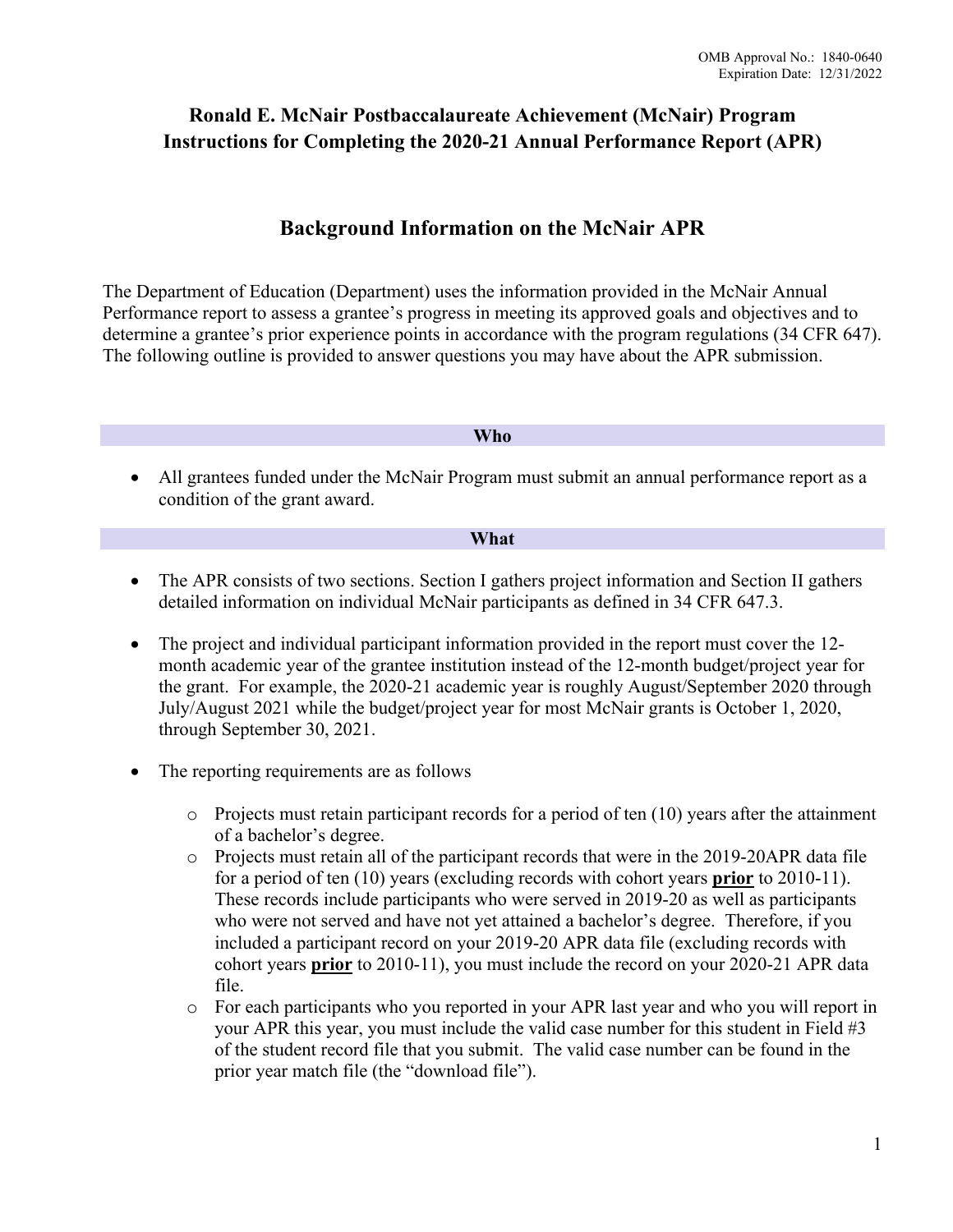The time required to complete this information collection is **estimated** to average 11 hours per response, including the time to review instructions, search existing data resources, gather required data, and complete and review the information collection.

#### **When:**

• The annual report is submitted within 90 days after the end of the 12-month budget period.

#### **Where:**

- Because the APR requests personal and confidential information on project participants, the secured Web site meets the Department of Education's data security standards for sensitive data, including password and site access procedures. Further, to ensure that the data is accessible only to authorized individuals and protected from unauthorized uses, a grantee must submit the participant level data via the Web application; under no circumstances should a grantee transmit the data to the Department or the APR Help Desk via e-mail. The Department of Education's disclosure policies for data collected, such as personal identifiable information, adhere to the provisions of the Privacy Act - PL 95-379, 5 USC 552a; however, there is no guarantee of confidentiality given for grant required reports.
- The link to the actual Web application will be available on **November 8, 2021**, at the following Web address: <http://www.ed.gov/programs/triomcnair/report.html>
- Web application registration and features are provided below.

#### **Why:**

• Title IV, Section 402E, of the Higher Education Act of 1965, as amended (Public Law 102-325), the program regulations in 34 CFR Part 647; and sections 75.590, and 75.720 of the Education Department General Administrative Regulations (EDGAR) requires the collection of this information.

#### **How:**

- By constructing a comma delimited (.csv) or Excel (.xls or .xlsx) file that contains all of the individual participant information requested in Section II of the APR which is the Record Structure for Participants. The file must mirror the order of the field name and the content of the database column name.
	- o Section I, Part 1—Project Identification/Characteristics Certification and Warning Statements
	- o Section I, Part 2—Project Services
	- o Section II.A. Project Identifiers (pre-populated)
	- o Section II.B. Participant's Personal Information
	- o Section II.C. Participant's Demographic Information
	- o Section II.D. Participant's Eligibility Status Information
	- o Section II.E. Participant's Enrollment Status Information
	- o Section II.F. Participant's Academic and Degree Status Information
	- o Section II.G. Participant's Research or Other Scholarly Activities Information
	- o Section II.H. Participant's Graduate School Status Information
	- o Section II.I. Additional Participant Information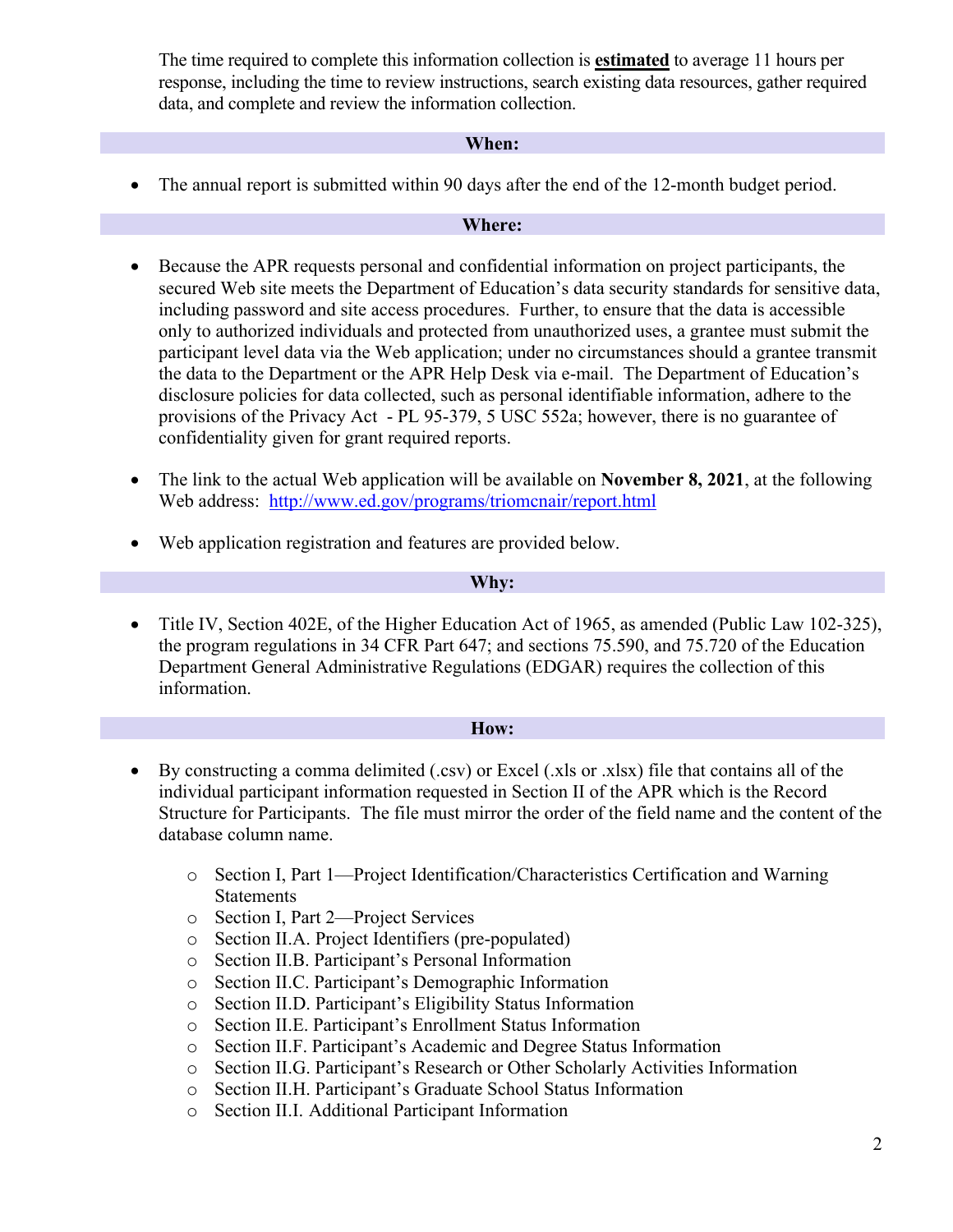• In the constructing your data file, all date fields **must** be formatted as follows: 2 digits for month; 2 digits for day; 4 digits for year. Also, slashes **must** be used between the month, day and year (e.g., 09/01/2020).

## **Web Registration:**

- Go to **<https://trio.ed.gov/>**,
- Click on **"Login and Registration"** button or the image for the McNair program.
- You will be directed to a "Warning" page which will caution you that you are accessing a government network for authorized users only. After reading the warning, click the **"Continue"** button.
- Enter the project's PR award number (found on the Grant Award Notification),
- Enter project director's e-mail address,
- Enter project director's first and last names,
- Enter desired password, then re-type the password to confirm. Password requirements are:
	- o at least eight characters, and include combinations of the following,
	- o at least one English uppercase character (A-Z),
	- o at least one English lowercase character (a-z),
	- o at least one numeric number (0-9), and
	- $\circ$  at least one non-alphanumeric special character (e.g., :, !,  $(\hat{\omega}, \#, \hat{\mathbf{S}}, \hat{\mathbf{X}}, *, \hat{\mathbf{W}}, \langle, +, -).$
- Select and answer two security questions,
- If the project director's information matches the data that the Department currently has on file, you will proceed with the login by re-entering the password. If the project director's information does not match the data that the Department currently has on file, you will be directed to a "Registration Failed" page. You will be asked to complete a form. Your program specialist and the Help Desk will be sent an e-mail message requesting verification of project director.
- Verification will occur within 2 business days if the program specialist can readily confirm a change in project director or e-mail address. Once the Help Desk has received verification from the program specialist, you will be notified to continue with registration following the steps above.
- Once registered, if you forget your password, a "**Forgot Password**" link is available on the PR Number Validation page. The link will route you to a screen that will allow you to retrieve your password by answering the two security questions you provided at initial registration. Once you answer the two security questions, you can reset your password.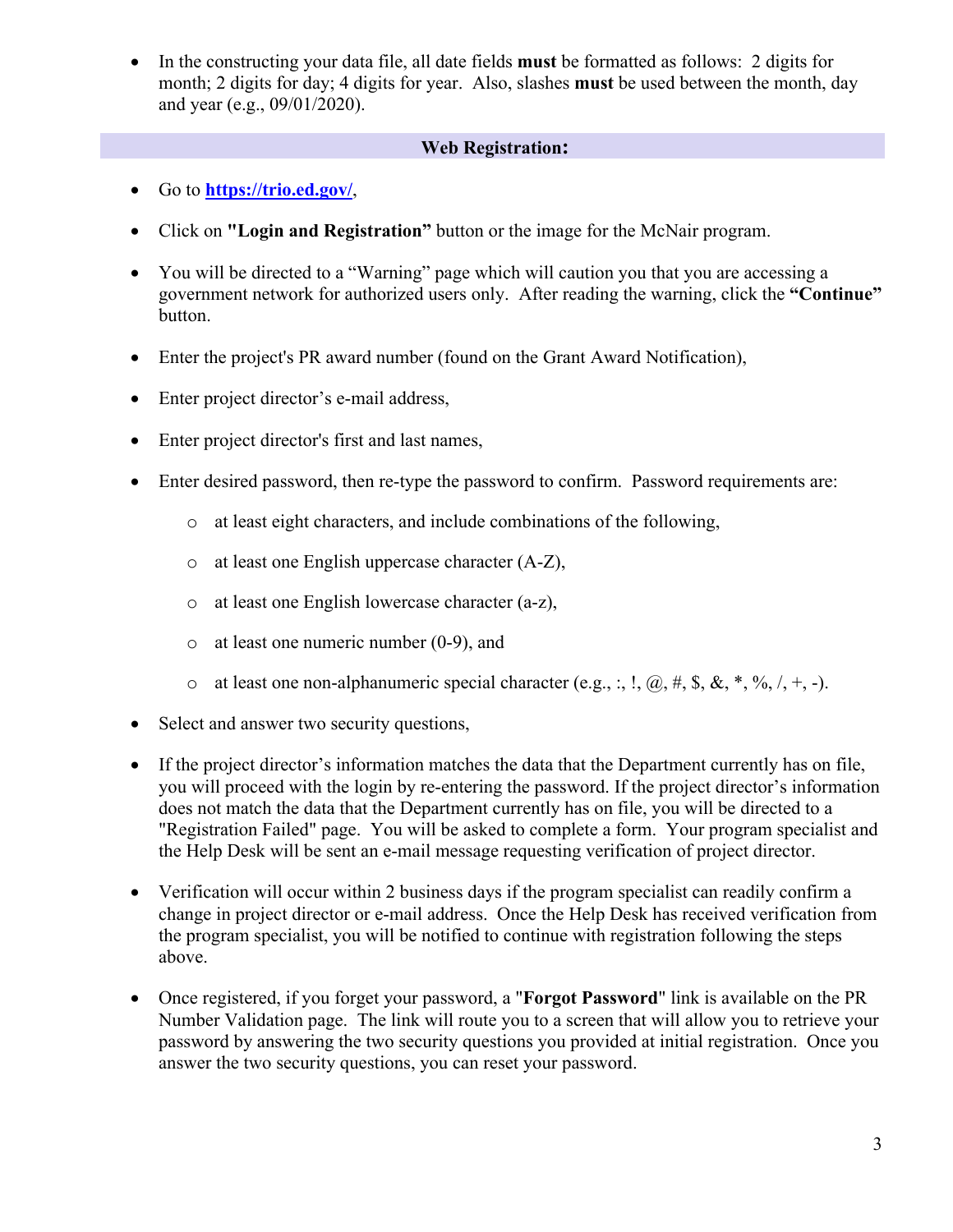• After three failed attempts to access the Web site, you will be required to reset your password using the security questions established at registration.

#### **Web Features:**

- A Web form for completing Sections I and II online.
- Access to your 2019-20 McNair APR data file. You can use this file to construct your 2020-21 APR data file and/or use it as a reference to ensure that all participants that should be on the 2020-21 APR data file are included. You will need to use this file to obtain the valid case number for participant records.
- Functionality to upload a file with the individual participant records (Section II) to the Web application using a comma delimited (.csv) or EXCEL (.xls, .xlsx) file format.
- Functionality to download a file of the individual participant records (Section II).
- Functionality to view/delete/add participant data online.
- Functionality to upload a scanned signed copy of Section I using the online Web application.
- Online data field validations and error checks. For a grantee to be able to submit the APR successfully, all the sections of the APR must pass data field validations. Additionally, student case numbers will be validated through comparison with records from the prior year submission.
- A print button to generate a hard copy of the information entered online for Sections I and II (does not include the actual student record).
- A submit button to send the entire report to the Department.
- An e-mail confirmation that notifies projects that the report has been submitted (a valid e-mail address must be provided in Section I).

#### **Contact the Help Desk or your program specialist if you:**

- have **technical problems** accessing the Web site or using the Web application,
- do not receive an e-mail confirmation,
- need to revise your performance report data after it has been submitted but prior to the deadline date (**December 10, 2021**), and or
- have questions regarding the performance report requirements.

#### **Contact Information:**

- APR Help Desk at (703) 885-8008 or via e-mail at [generaltrio@collabralink.com.](mailto:generaltrio@collabralink.com)
- Program Specialist—Use the State listing provided at: [http://www.ed.gov/programs/triomcnair/contacts.html.](http://www.ed.gov/programs/triomcnair/contacts.html)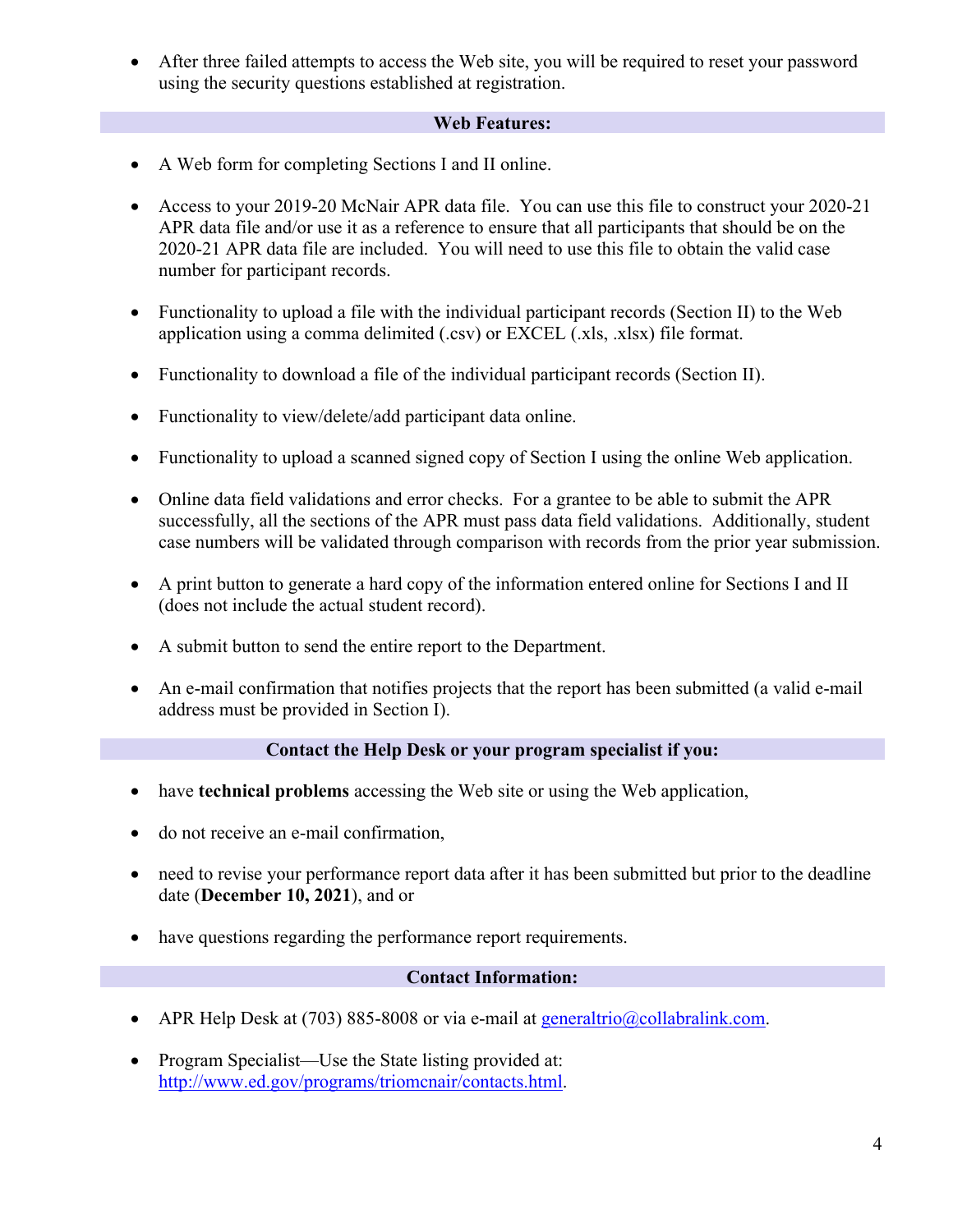#### **Ronald E. McNair Post-baccalaureate Achievement (McNair) Program**

**Specific Instructions for Completing the Performance Report**

#### **For 2020-21**

# **SECTION I, Part 1—Project Identification/Reporting Periods/Contact Information/ Certification and Warning Statements**

#### **A. Project Identification**

- 1. Pre-populated
- 2. Pre-populated
- 3. Pre-populated
- 4. Pre-populated
- 5. Pre-populated

#### **APR and Academic Year Reporting Periods**

- 6a. Pre-populated
- 6b. Enter the date for the first day of classes, that is, the official date when courses first began for the 2020-21 academic year.

#### **B. Project Director and Data Entry Contact Information**

- 7a. Pre-populated
- 7b. Pre-populated
- 7c. Pre-populated
- 7d. Pre-populated
- 8a. Enter the data entry contact first and last name
- 8b. Enter the data entry contact telephone number
- 8c. Enter the data entry contact email address

#### **C. Certification**

Signatures for the both the project director and the certifying official are required in this section. You must upload a scanned signed copy of Section I using the online Web application. If you are not able to upload Section I, please contact the Help Desk at (703) 885-8008 or via e-mail at [generaltrio@collabralink.com.](mailto:generaltrio@collabralink.com) When contacting the Help Desk via email, please do not send any attachments.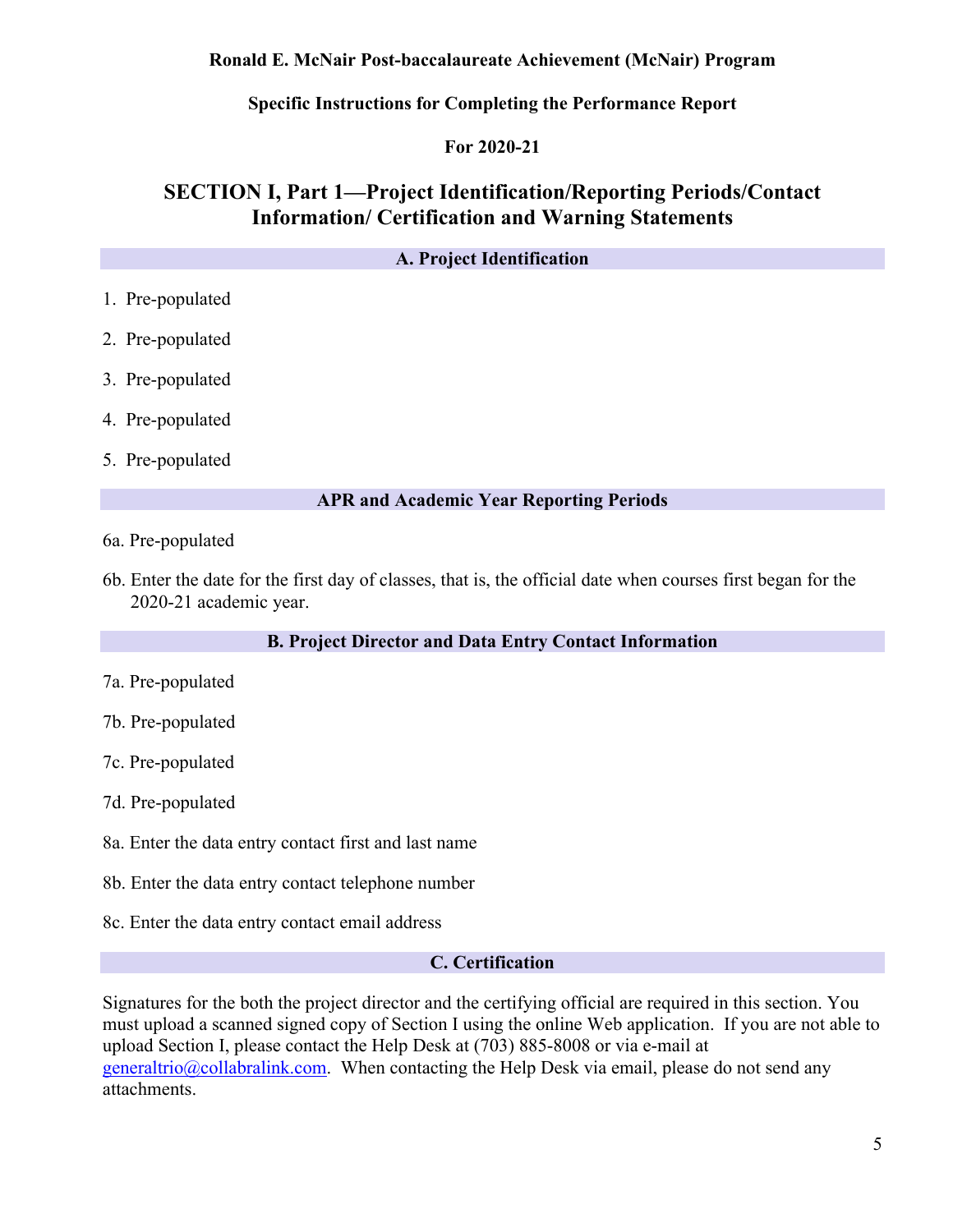*With the exception of Section I of the report, please do not send a paper copy of the performance report.*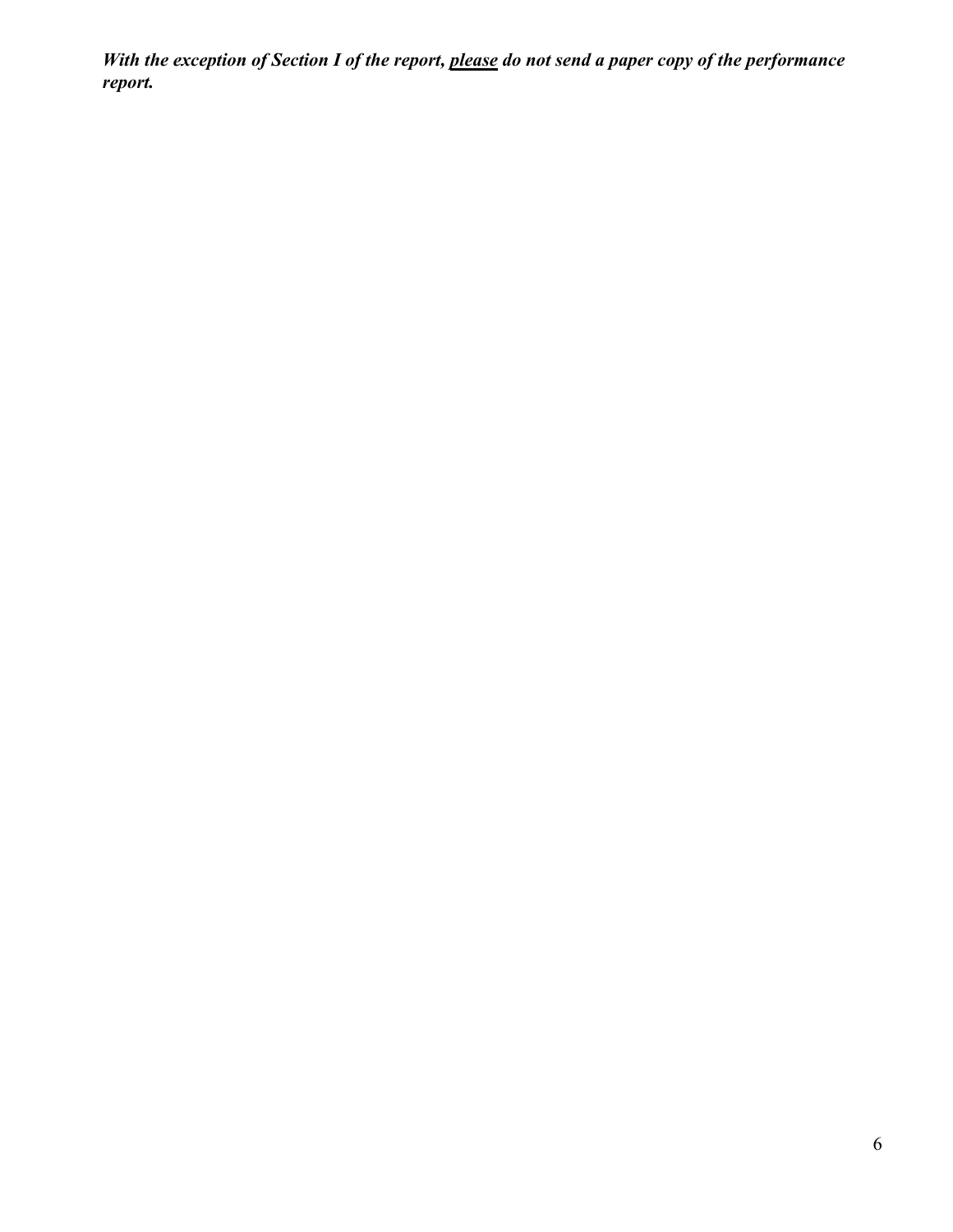# **SECTION II: PARTICIPANT RECORD STRUCTURE**

Before you begin, please familiarize yourself with the participant data fields and the "*Definitions That Apply.*" The McNair participant record structure contains forty-eight (48) data fields. The first two fields are project identifiers. The remaining 46 fields are student data fields and may or may not require or allow updates as noted with an "*X*" below.

| Field<br>#              | <b>Field Name</b>                                           | You<br>cannot<br>update | You should<br>not have to<br>update | You may<br>update   |
|-------------------------|-------------------------------------------------------------|-------------------------|-------------------------------------|---------------------|
| $\mathbf{1}$            | PR/Award Number                                             | $\boldsymbol{\chi}$     |                                     |                     |
| 2                       | <b>Batch Year</b>                                           |                         |                                     | $\boldsymbol{\chi}$ |
| $\mathbf{3}$            | <b>Student Case Number</b>                                  | $\boldsymbol{\chi}$     |                                     |                     |
| 4                       | <b>Student's Last Name</b>                                  | $\boldsymbol{\chi}$     |                                     |                     |
| $\overline{\mathbf{5}}$ | <b>Student's First Name</b>                                 | $\boldsymbol{\chi}$     |                                     |                     |
| 6                       | Student's Middle Initial                                    |                         | $\boldsymbol{\chi}$                 |                     |
| $\overline{7}$          | Student's Date of Birth                                     | $\boldsymbol{\chi}$     |                                     |                     |
| 8                       | Gender                                                      |                         |                                     | $\boldsymbol{\chi}$ |
| 9                       | Ethnicity-Hispanic/Latino                                   |                         | $\boldsymbol{\chi}$                 |                     |
| 10                      | Race-American Indian/Alaskan Native                         |                         | $\boldsymbol{\chi}$                 |                     |
| 11                      | Race-Asian                                                  |                         | $\boldsymbol{\chi}$                 |                     |
| 12                      | Race-Black or African American                              |                         | $\boldsymbol{\chi}$                 |                     |
| 13                      | Race-White                                                  |                         | $\boldsymbol{\chi}$                 |                     |
| 14                      | Race—Native Hawaiian or Other Pacific Islander              |                         | $\boldsymbol{\chi}$                 |                     |
| 15                      | Low-income                                                  |                         | $\boldsymbol{\chi}$                 |                     |
| 16                      | First-generation                                            |                         | $\boldsymbol{\chi}$                 |                     |
| 17                      | Under-represented                                           |                         |                                     |                     |
|                         | group                                                       |                         | $\boldsymbol{\chi}$                 |                     |
| 18                      | First Postsecondary Education Enrollment Date               |                         | $\boldsymbol{\chi}$                 |                     |
| 19                      | Attendance at Community College/2-year Institution          |                         | $\boldsymbol{\chi}$                 |                     |
| 20                      | Project Entry Date                                          |                         | $\boldsymbol{\chi}$                 |                     |
| 21                      | Grade Level at Project Entry                                |                         | $\boldsymbol{\chi}$                 |                     |
| 22                      | Participant Status (during academic year being reported)    |                         |                                     | $\boldsymbol{\chi}$ |
| 23                      | <b>Enrollment Status</b>                                    |                         |                                     |                     |
| 24                      | (during academic year being reported)                       |                         |                                     | X                   |
| 25                      | Project Participation (during academic year being reported) |                         |                                     | $\boldsymbol{\chi}$ |
| 26                      | Funding Source (during academic year being reported)        |                         |                                     | $\boldsymbol{\chi}$ |
| 27                      | <b>STEM Discipline</b>                                      |                         | $\boldsymbol{\chi}$                 |                     |
| 28                      | Bachelor's Degree (or equivalent)                           |                         | $\boldsymbol{\chi}$                 |                     |
| 29                      | Date of Bachelor's Degree (or equivalent)                   |                         | $\boldsymbol{\chi}$                 |                     |
| 30                      | Graduating Cohort Year of Bachelor's Degree                 | $\boldsymbol{\chi}$     |                                     |                     |
|                         | Main field of Study (Bachelor's Degree Earned)              |                         | $\boldsymbol{\chi}$                 |                     |
| 31                      | Cumulative GPA (upon graduation with a bachelor's degree)   |                         | $\boldsymbol{\chi}$                 |                     |
| 32                      | Research Activity (2020-21 academic year)                   |                         |                                     | $\boldsymbol{\chi}$ |
| 33                      | Other Scholarly Activity (2020-21 academic year)            |                         |                                     | $\boldsymbol{\chi}$ |
| 34                      | McNair Research Internship (2020-21 academic year)          |                         |                                     | $\boldsymbol{\chi}$ |
| 35                      | Graduate School Admissions Test                             |                         | $\boldsymbol{\chi}$                 |                     |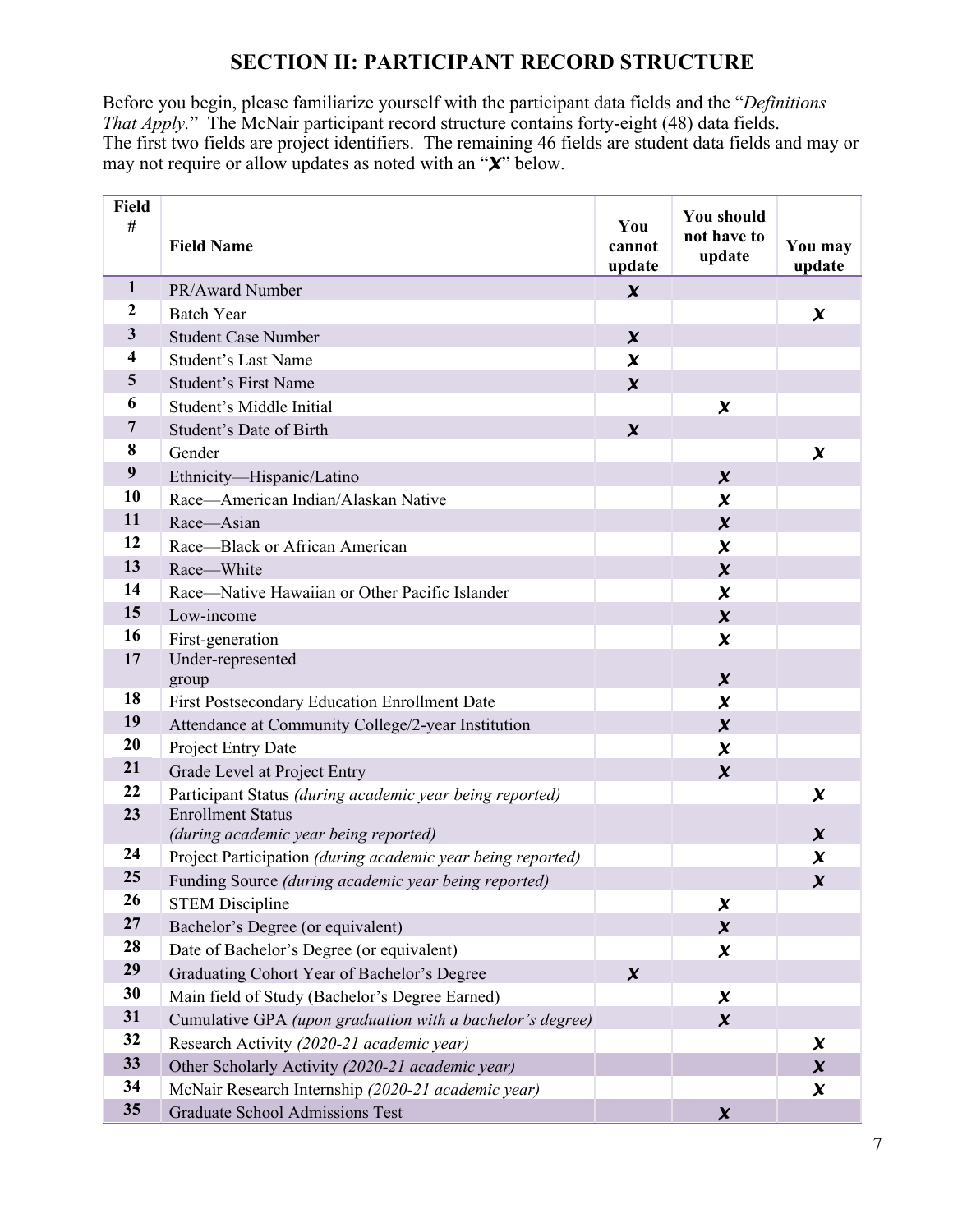| <b>Field</b><br># | <b>Field Name</b>                                                                                 | You<br>cannot<br>update | <b>You should</b><br>not have to<br>update | You may<br>update         |
|-------------------|---------------------------------------------------------------------------------------------------|-------------------------|--------------------------------------------|---------------------------|
| 36                | Date of First Graduate School Enrollment                                                          |                         | $\boldsymbol{\chi}$                        |                           |
| 37                | <b>Graduate Institution First Attended</b>                                                        |                         | $\boldsymbol{\chi}$                        |                           |
| 38                | Graduate School Enrollment Status<br>(at the beginning of the 2021-22 academic year)              |                         |                                            | $\boldsymbol{\chi}$       |
| 39                | First-Year Graduate Student Persistence Status<br>(at the beginning of the 2021-22 academic year) |                         |                                            | $\mathbf x$               |
| 40                | Current Year of Graduate Study (during academic<br>year being reported)                           |                         |                                            | $\boldsymbol{\chi}$       |
| 41                | Graduate Student's Main Field of Study<br>(at time of entrance)                                   |                         | $\mathbf x$                                |                           |
| 42                | Graduate Assistantships<br>(for $I^{st}$ year graduate students only)                             |                         | $\boldsymbol{\chi}$                        |                           |
| 43                | Reason Left Graduate School                                                                       |                         | $\mathbf x$                                |                           |
| 44                | Highest Graduate Degree Earned<br>(as of the end of the academic year)                            |                         |                                            | $\boldsymbol{\chi}$       |
| 45                | Date Highest Graduate Degree Earned                                                               |                         |                                            | $\mathbf{Y}$              |
| 46                | Institution Where Doctorate Degree was Earned                                                     |                         | $\boldsymbol{\chi}$                        |                           |
| 47                | Doctorate Recipient's Employment Activity                                                         |                         | $\boldsymbol{\chi}$                        |                           |
| 48                | Student's Name Change-Optional (Full Name)                                                        |                         |                                            | $\boldsymbol{\mathsf{x}}$ |

*You cannot update* means *you cannot change the response you provided in the previous reporting period.* 

*You should not have to update* means *that once you provide a response, you should not need to update the field unless the response was incorrect or the response in a previous reporting period was "Unknown" but you now have new information.*

*You may update* means *that you may have to update the information if the status of the participant has changed. For example, if in a previous reporting period you indicated the participant was "Enrolled" (i.e., field 23, option 1) but in this reporting period the participant is no longer enrolled, you need to update the response from "Enrolled" to "Not Enrolled."*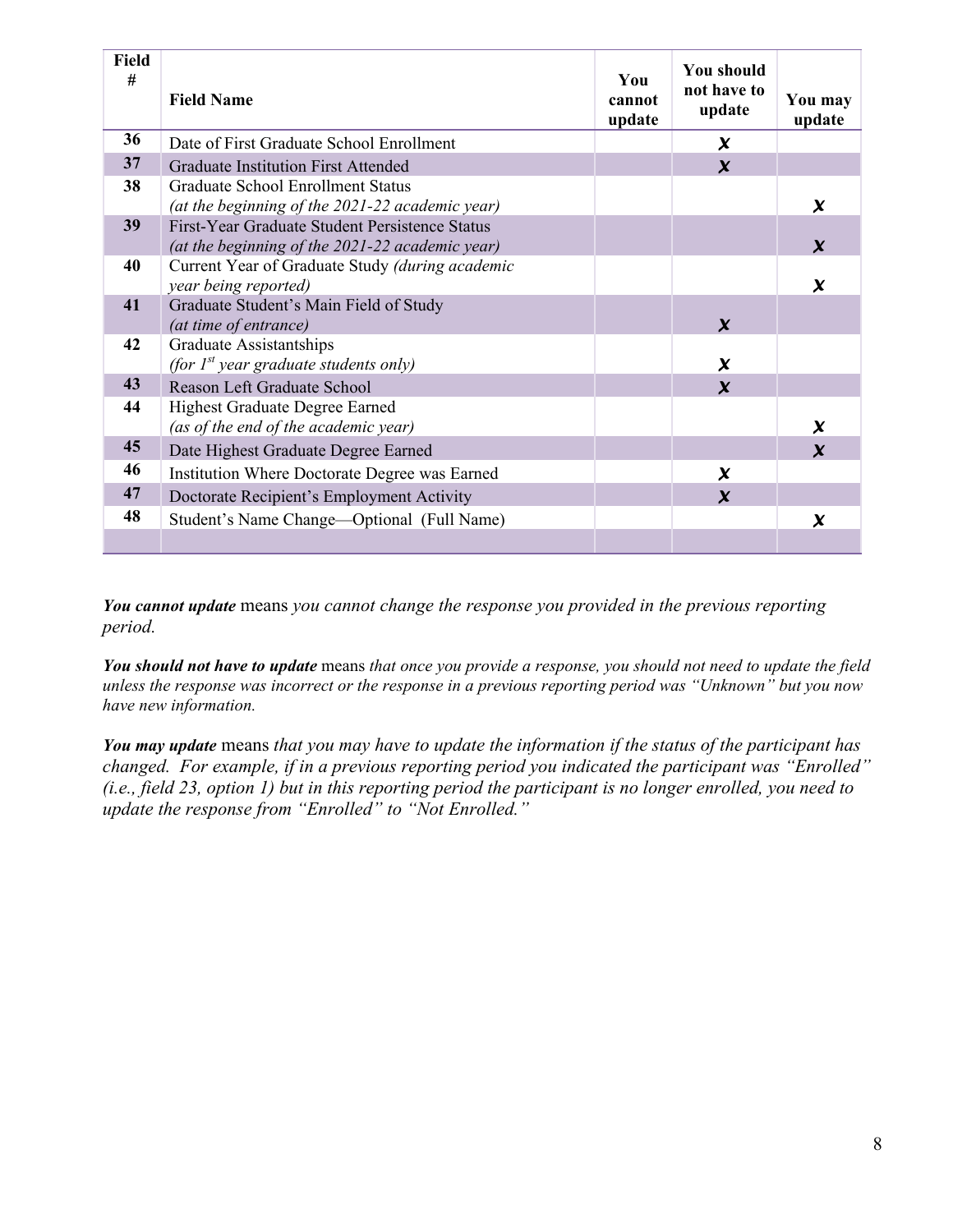### **Bachelor's Degree:**

- Equivalent of a bachelor's degree means any McNair participant who completed their undergraduate studies but did not earn a baccalaureate degree because their institution does not confer baccalaureate degrees until the student is enrolled in a graduate program or has completed their graduate studies.
- Graduating Cohort Year of Bachelor's Degree means the year in which the participant earned their bachelor's degree.

**Benchmark** means a standard, or a set of standards, used as a point of reference for evaluating performance or level of quality.

**Current Participant** means a participant who was served by the project in the reporting period. *(Note: The sum of new and continuing participants should equal the total number of participants served during the 2020-21 reporting period.)*

## **Eligibility Status:**

- Low-income individual means an individual whose family's taxable income did not exceed 150 percent of the poverty level amount in the calendar year preceding the year in which the individual initially participated in the project. The poverty level amount is determined using criteria of poverty established by the Bureau of the Census of the U.S. Department of Commerce.
- First-generation college student means: (1) an individual neither of whose natural or adoptive parents received a baccalaureate degree; or (2) an individual who, prior to the age of 18, regularly resided with and received support from only one parent and whose supporting parent did not receive a baccalaureate degree; or (3) an individual who, prior to the age of 18, did not regularly reside with or receive support from a natural or adoptive parent.
- Underrepresented group in graduate education means: (1) an individual who is a member of one (or more) of the following ethnic and racial groups: Black, Hispanic, American Indian, Alaskan Native, Native Hawaiians and Native American Pacific Islanders. (2) An individual is a member of a group that is underrepresented in certain academic disciplines as documented by standard statistical references or other national survey data submitted to and accepted by the Secretary on a case-by-case basis.

## **Enrollment Status:**

- Enrolled is defined as a student who was enrolled in postsecondary education at least one term in the academic year being reported.
- Not enrolled is defined as a student who did not complete any of the terms in the academic year being reported.

**Ethnicity:** determines whether a person is of Hispanic origin or not. For this reason, ethnicity is broken out in two categories, Hispanic or Latino and Not Hispanic or Latino. When grantees report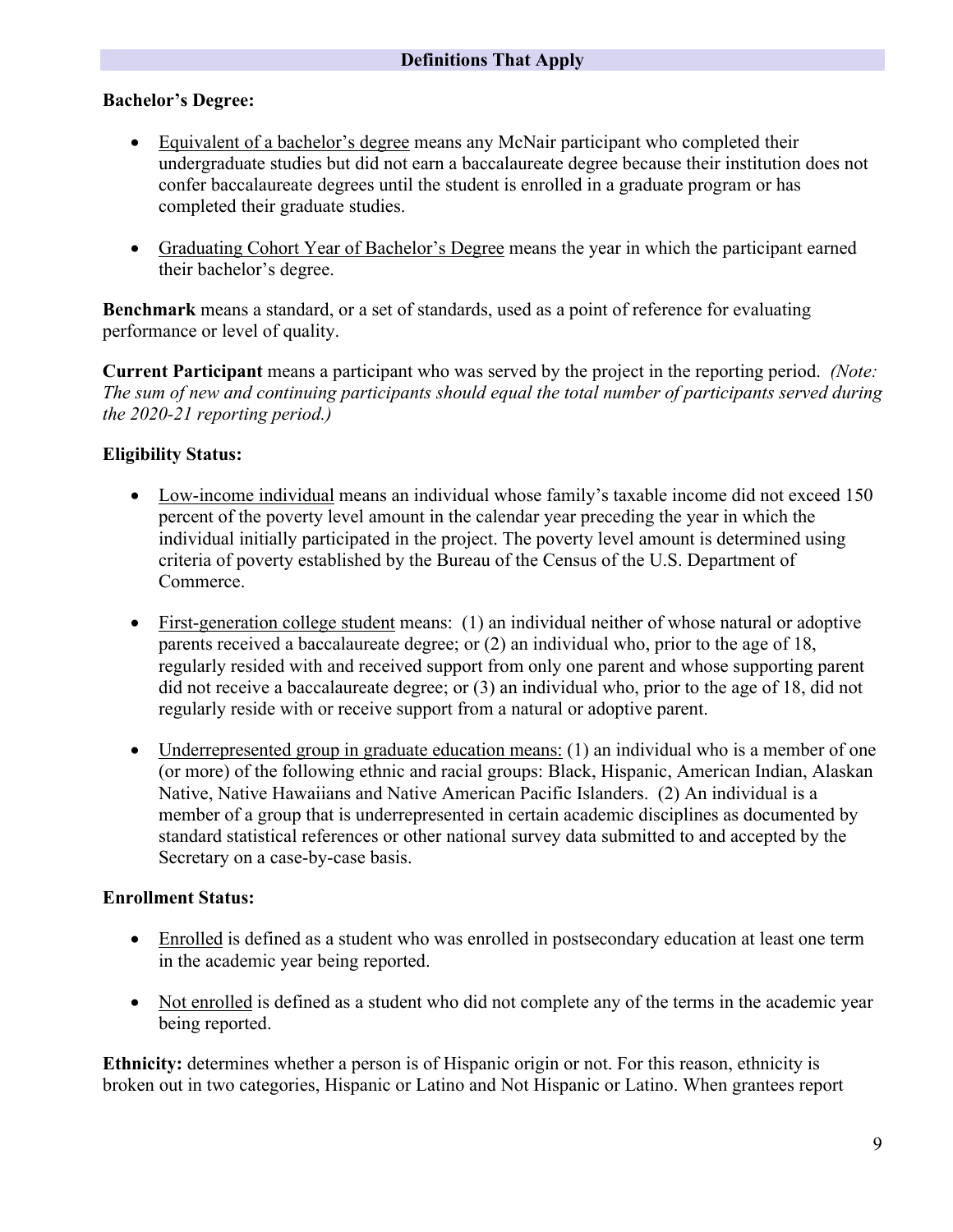an individual as "Hispanic or Latino", they should also, in separate fields, report a racial classification for the same individual.

• **Hispanic or Latino** – means a person of Mexican, Puerto Rican, Cuban, Central or South American or other Spanish culture or origin, regardless of race.

**Graduate education** is defined as "studies beyond the bachelor's degree leading to a postbaccalaureate degree.

**Integrated Postsecondary Education Data System (IPEDS)** is the primary source for data on colleges, universities, and technical and vocational postsecondary institutions in the United States.

## **Participant Status**:

- A new participant is an eligible individual who was served by the project for the **first time** in the reporting period.
- A continuing participant is an individual who was served by the project for the first time in **any** prior reporting period and **also received** services in this reporting period.
- A prior year is an individual served by the project in **any** prior reporting period but **did not** receive services in this reporting period.
- A prior-year participant who is deceased is an individual served by the project in **any** prior reporting period but is now deceased.

# **Project Services**

- *Research or Other Scholarly Activities* means an educational activity that meets **all** of the following criteria:
	- o is more rigorous than is typically available to undergraduates in a classroom setting;
	- o is definitive in its start and end dates;
	- o contains appropriate benchmarks for completion of various components; **and**
	- o is conducted under the guidance of an appropriate faculty member with experience in the relevant discipline.
- *Summer Internships* that are research-based means an educational activity that: (1) is more rigorous than is typically available to undergraduates in a classroom setting; (2) is definitive in its start and end dates; (3) contains appropriate benchmarks for completion of various components; and (4) is conducted under the guidance of an appropriate faculty member with experience in the relevant discipline. Summer Internships that are not research-based means an educational experience in which participants, under the guidance and direction of experienced faculty researchers, are provided an opportunity to engage in research or other scholarly activities.
- *Seminars and Other Educational Activities* means group activities that provide participants with the opportunity to receive information or practice methodology in one or more areas necessary for the successful navigation of the educational system relative to the attainment/completion of their doctoral studies.
- *Tutoring* means academic assistance provided by an advanced undergraduate or graduate student or a professional staff.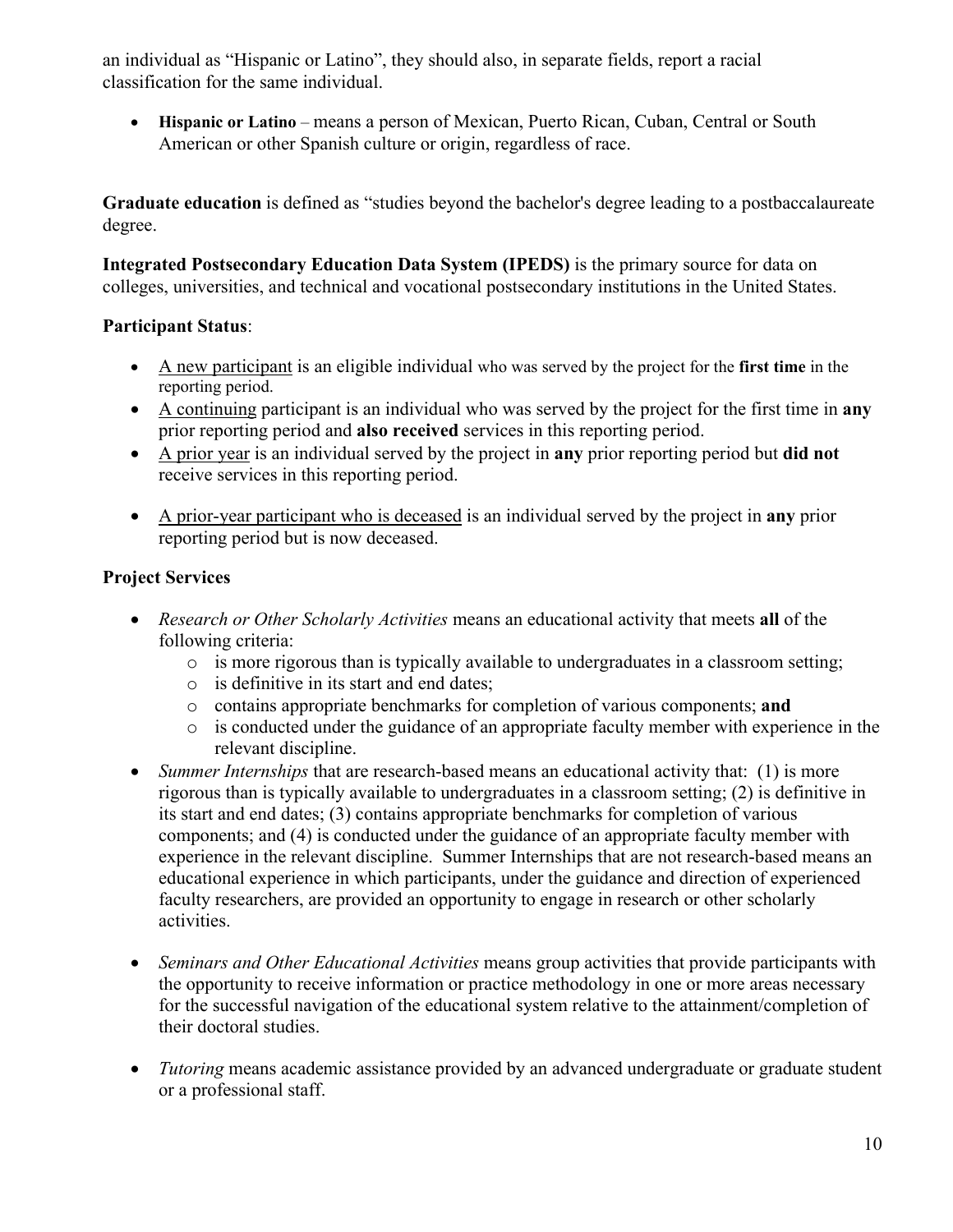- *Academic counseling* means assisting students in making educational plans, selecting appropriate courses, meeting academic requirements, and planning for graduation and graduate education.
- *Admission assistance* to graduate school means assisting students in choosing graduate or professional programs and applying for admission to those programs.
- *Financial aid assistance* to graduate school means assisting students individually or in small groups in completing financial aid applications and securing fellowships and other forms of financial assistance for graduate study.
- *Education or Counseling to Improve Financial and Economic Literacy* means knowledge about personal financial decision-making, which may include but is not limited to knowledge related to:
	- o Personal and family budget planning;
	- o Understanding credit-building principles to meet long-term and short-term goals (e.g., loan to debt ratio, credit scoring, negative impacts on credit scores, etc.);
	- o Cost planning for postsecondary or post-baccalaureate education (e.g., spending, saving, personal budgeting, etc.);
	- o College cost of attendance (e.g., public vs. private, tuition vs. fees, personal costs, etc.);
	- o Financial assistance (e.g., searches, application processes, and differences between private and government loans, assistantships, etc.); and
	- o Assistance in completing the Free Application for Federal Student Aid (FAFSA).
- *Mentoring* means professionals, other than project staff, working with project students to expose them to careers that require doctoral degrees.
- *Exposure to Cultural Events and Academic Programs* means any project sponsored activities, such as field trips, special lectures, and symposiums that have, as their purpose, the improvement of the project participants' academic progress and personal development.
- *Other* means additional activities not listed above that are designed to meet the purpose of the McNair Program.

**National Center for Education Statistics (NCES)** is the primary federal entity for collecting and analyzing data related to education in the United States and other nations. NCES is located within the U.S. Department of Education and the Institute of Education Sciences.

**NCES IPEDS ID** is unique identification number assigned to postsecondary institutions surveyed through the Integrated Postsecondary Education Data System [\(IPEDS\)](http://nces.ed.gov/ipeds/glossary/index.asp?id=349) and is also referred to as the UNITID.

**Race:** refers to a person's identification with one or more social groups. A grantee can report an individual as White, Black or African American, Asian, American Indian and Alaska Native, Native Hawaiian and Other Pacific Islander, or multiple races. A grantee should indicate a person's race in addition to reporting a person's ethnicity. For example, an individual whose ethnicity is reported as "Hispanic" should also be reported in one or more racial classification.

• **American Indian or Alaska Native** - American Indian/Alaskan Native refers to a person having origins in any of the original peoples of North and South America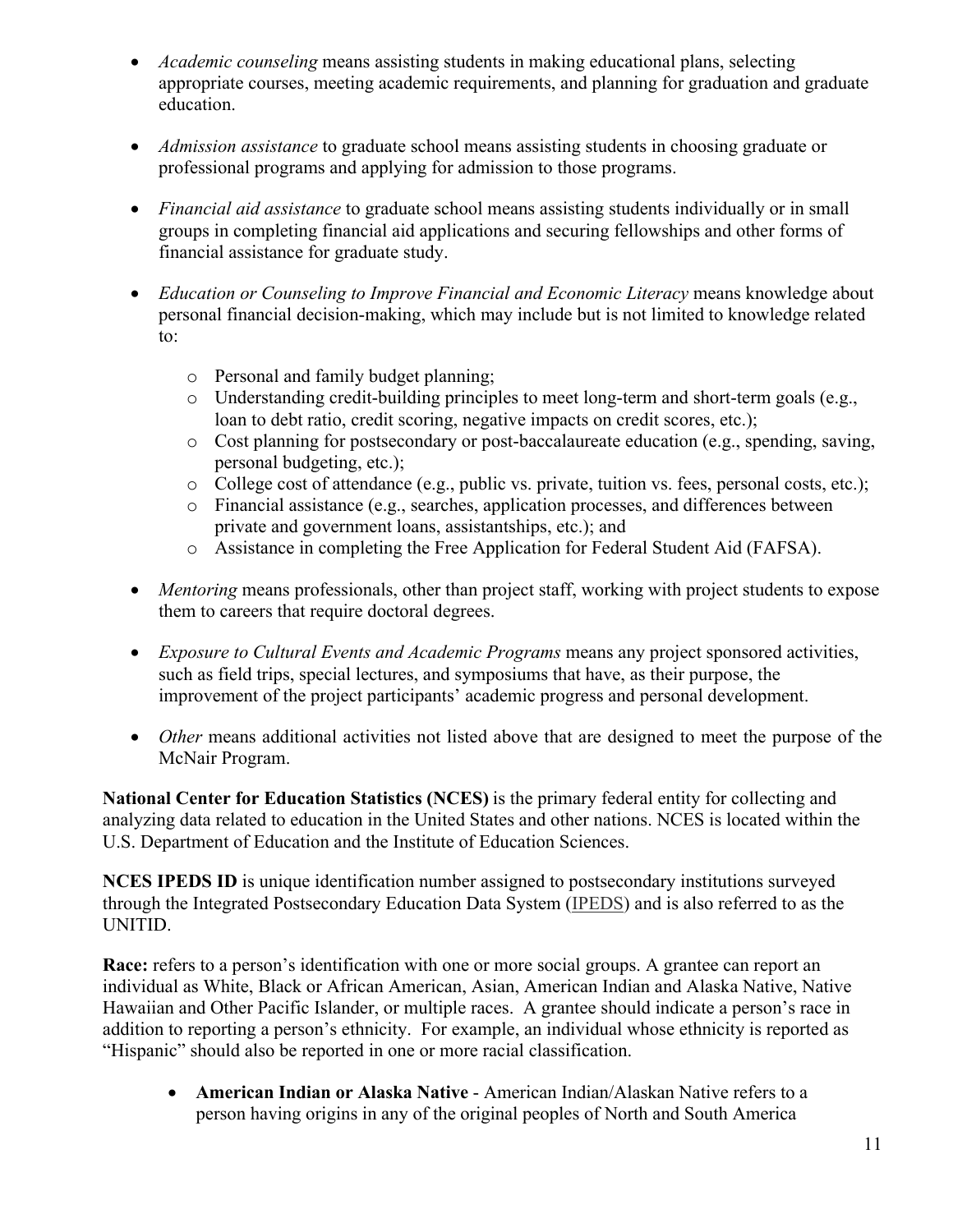(including Central America), and who maintains tribal affiliation or community attachment.

- **Asian** A person having origins in any of the original peoples of the Far East, Southeast Asia, and the Indian subcontinent. This area includes, for example, China, India, Japan, Korea, and the Philippine Islands.
- **Black or African American** A person having origins in any of the black racial groups of Africa.
- White A person having origins in any of the original peoples of Europe, North Africa, or the Middle East.
- **Native Hawaiian or Other Pacific Islander** A person having origins in any of the original peoples of Hawaii or other Pacific islands such as Samoa and Guam.

**Science, Technology, Engineering or Mathematics (STEM)** means a program of study in the fields of science, technology, engineering, and mathematics (i.e., "hard sciences") and includes disciplines such as:

- Computer and Information Sciences
- Engineering
- Life Sciences, including agricultural sciences/natural resources, biological/biomedical sciences, and health sciences
- Mathematics
- Physical Sciences, including astronomy, atmospheric science and meteorology, chemistry, geological and earth sciences, ocean/marine sciences, and physics.

**Survey of Earned Doctorate (SED)** is a federal agency survey conducted by the National Opinion Research Center (NORC) for the National Science Foundation (NSF) and five other federal agencies. The SED gathers information annually on research doctorate graduates about their educational histories, funding sources, and post-doctoral plans. The 2020-21 SED questionnaire can be found at: [https://www.nsf.gov/statistics/srvydoctorates/surveys/srvydoctorates-2021.pdf.](https://www.nsf.gov/statistics/srvydoctorates/surveys/srvydoctorates-2021.pdf)

## **Instructions for Participant Data File**

# **II.A. Project Identifiers**

**Field 1**—Use the PR/Award Number that corresponds to the reporting year even if you have been awarded a new grant and PR/Award Number for the next reporting year.

**Field 2**—Enter 2020

# **II.B. Participant's Personal Information**

**Field 3**—Enter Student Case Number Enter the valid Case Number for each student record that appears on the 2019-20 download file. Valid Case Numbers match precisely to the information that appears in the 2019-20 download file. You **cannot change nor update Case Numbers in subsequent reporting years.**

**Field 4**—Enter Student's Last Name. Once you provide the student's last name, you cannot change nor update it in subsequent reporting years. If you need to report a change to the student's last name, please use field 48.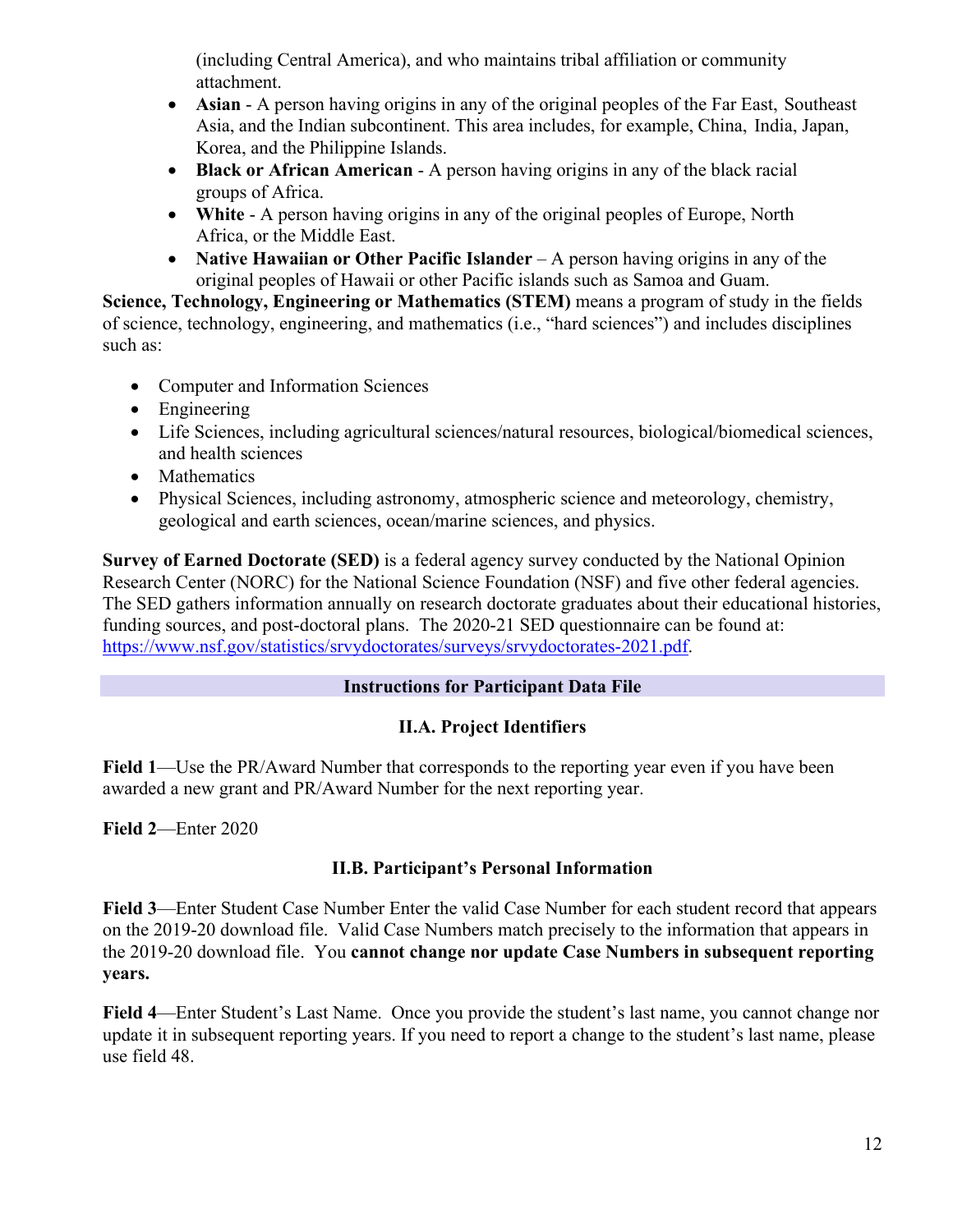**Field 5**—Enter Student's First Name.Once you provide the student's first name, you cannot change nor update it in subsequent reporting years. If you need to report a change to the student's first name, please use field 48.

**Field 6**—Enter Student's Middle Initial.

**Field 7**—Enter Student's Date of Birth. Once you provide the student's date of birth, you cannot change nor update it in subsequent reporting years.

# **II.C. Participant's Demographic Information**

**Field 8**—Select the student's Gender.

**Field 9**—Select whether or not the participant is identified/self-identifies as Hispanic/Latino.

**Field 10**—Select whether or not the participant is identified/self-identifies as American Indian/Alaskan Native.

**Field 11**—Select whether or not the participant is identified/self-identifies as Asian.

**Field 12**—Select whether or not the participant is identified/self-identifies as Black or African American.

**Field 13**—Select whether or not the participant is identified/self-identifies as White.

**Field 14**—Select whether or not the participant is identified/self-identifies as Native Hawaiian or Pacific Islander.

# **II.D. Participant's Eligibility Status Information**

**Field 15**—Select whether or not the participant is low-income.

**Field 16**—Select whether or not the participant is first-generation college.

**Field 17**—Select whether or not the participant is from an underrepresented racial/ethnic group in graduate education which includes: Black (non-Hispanic), Hispanic, American Indian, Alaskan Native, Native Hawaiians and Native American Pacific Islanders. The participant may also be reported as eligible based on underrepresented group status if the participant is a member of a group that is underrepresented in certain academic disciplines as documented by standard statistical references or other national survey data submitted to and accepted by the Secretary on a case-by-case basis

**Note:** A student is eligible to be served if they meet both low-income and first-generation criteria. A student does not establish eligibility on the basis of low-income status without also meeting firstgeneration status; likewise, a student does not establish eligibility on the basis of first-generation status without also meeting low-income status.

# **II.E. Participant's Enrollment Status Information**

**Field 18**—Enter participant's date of first enrollment in postsecondary education. The first postsecondary enrollment date is the first date a participant enrolled in a program of postsecondary education; however, this date does not include the date a participant enrolled in a high school bridge-tocollege program/dual enrollment program nor the first enrollment date a participant took college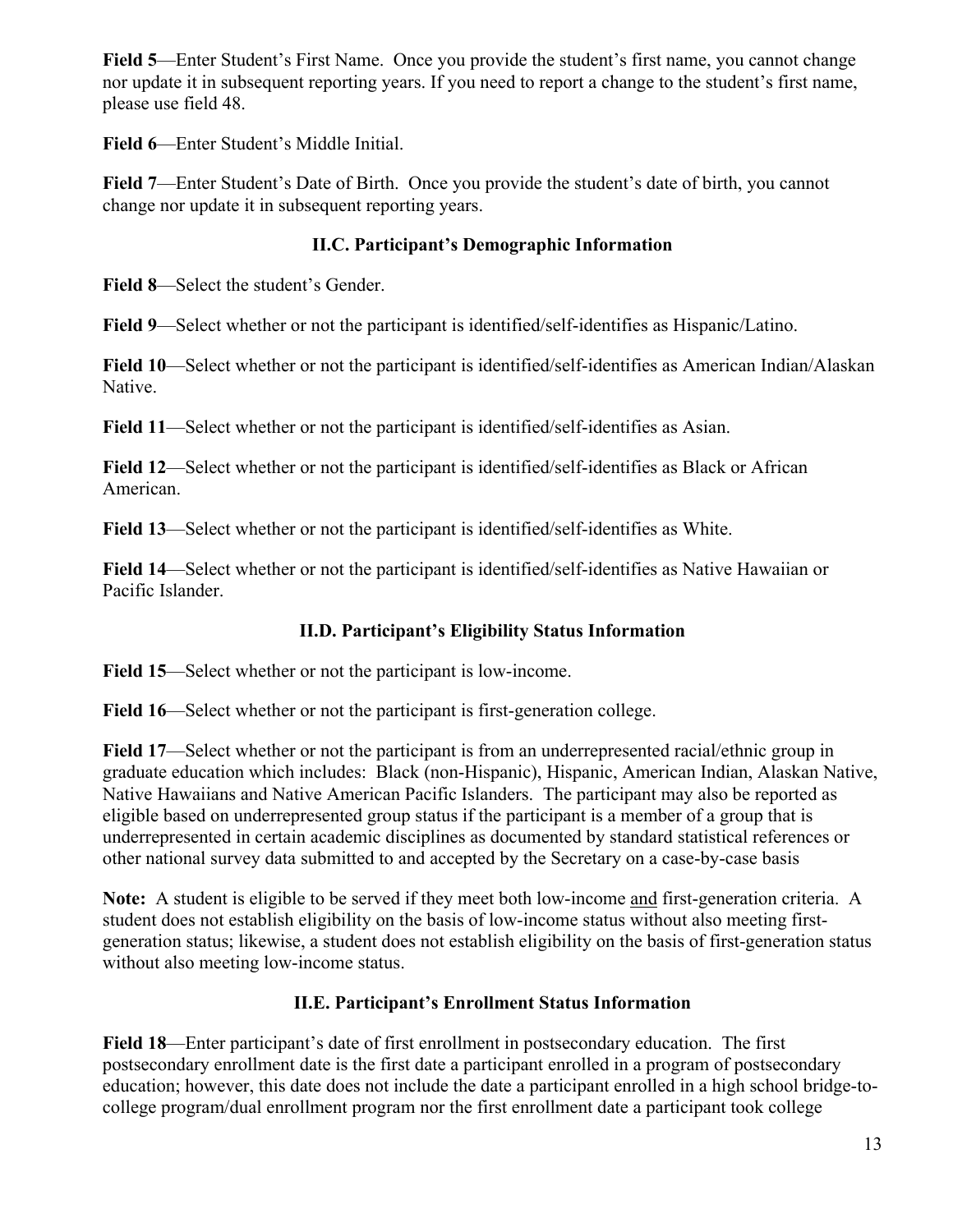courses while enrolled in high school. For participants who stopped-out for a period of time and subsequently re-enrolled, enter the date the participant first enrolled in postsecondary education.

**Field 19**—Select option 1 (Yes) only if the participant—*following high school graduation or having earned their GED* –first attended a 2-year institution, then transferred to a 4-year institution. If the participant first attended a 4-year institution, then transferred to a 2-year institution, select option 2 (No).

**Field 20**—Enter the participant's date of first project service.

**Field 21**—Select the participant's college grade level at the time of project entry. Use your institution's classification grade level criteria when determining the participant's college grade level.

**Field 22**—Select the participant's status.

**Field 23**—Select the participant's enrollment status. Select "Yes" if the participant was enrolled for a full term in undergraduate or graduate studies at **any** time during the reporting period; otherwise, select "No."

**Field 24**—Select the participant's length of project participation in this reporting period.

**Field 25**—Select the type of funds used in this reporting period to serve the participant.

# **II.F. Participant's Academic and Degree Status Information**

**Field 26**—For participants who were served in this reporting period, select the participant's main field of study at the time of project entry. For prior year participants, select option 9. Generally, the social and behavioral sciences include disciplines such as economics, econometrics, psychology, sociology, anthropology, political science, etc. For assistance and guidance, refer to the "*Definitions That Apply*" as well as the Main Field of Study list at the conclusion of this document.

**Field 27**—Select whether or not the participant has earned a bachelor's degree or equivalent of a bachelor's degree. If the participant earned a bachelor's degree in the 2020-21 academic year, select "Yes". If the participant is on your 2019-20 McNair APR data file as having earned a bachelor's degree, you must select "Yes".

**Field 28**—Enter the date the participant earned their bachelor's degree or equivalent of a bachelor's degree.

**Field 29**—Select the applicable graduating cohort year the participant earned their bachelor's degree. Select option 20 (2020-21) if the participant earned a bachelor's degree in this reporting period. If the participant was assigned a cohort in your 2019-20 APR data file, you must select the cohort year as it appears on the file. Hint: If you select "Yes" in field 27, then you must select a cohort year in field 29. Once the cohort year is established, it cannot be changed in subsequent reporting periods.

In the 2020-21 reporting period, students from "out-of-range" cohorts will not be included in the 2019- 20 download file. An 'out-of-range cohort' is defined as a cohort that has already been evaluated for the doctoral degree attainment objective. Cohorts from the 2009-10 academic year or earlier (Cohort '9' or earlier) are out-of-range and should not be included in the student record file that is submitted as part of the 2020-21 APR data collection.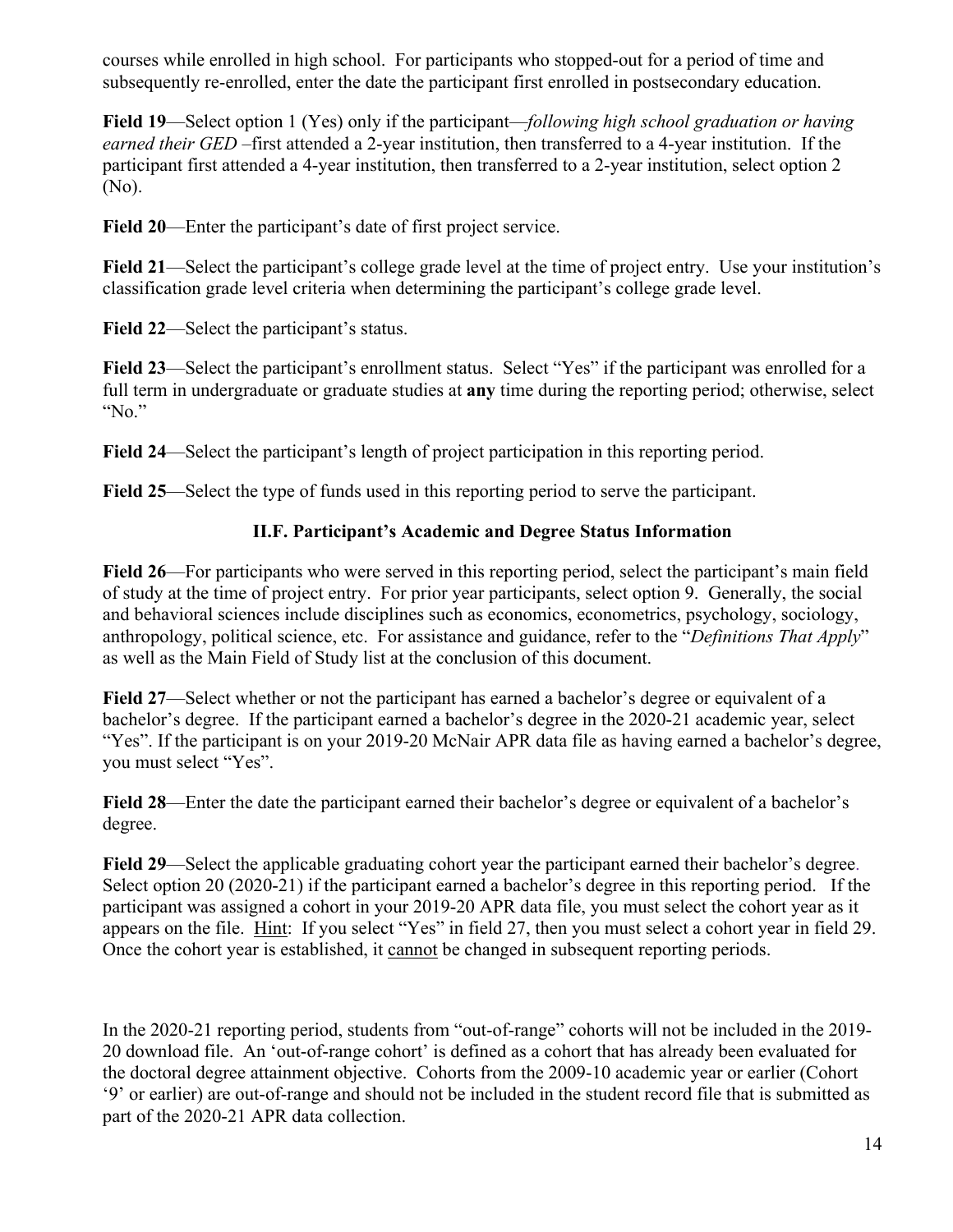**Field 30**—Use the Main Field of Study list located at the end of this document to enter the three-digit code for participants who have **EARNED** a bachelor's degree. If the participant is a graduate student or has earned a doctorate degree (including first professional degree), enter the three-digit code at the time the participant attained their bachelor's degree. For participants who are double majors, you may use your discretion.

**Field 31**—Enter the cumulative GPA upon graduation with a bachelor's degree.

## **II.G. Participant's Research or Other Scholarly Activities Information**

**IMPORTANT:** Per regulatory definition of what constitutes research or other scholarly activities, in order to determine whether the student participated in research or other scholarly activities (including McNair research internships), you must answer "Yes" to all of the four (4) questions (i.e., criteria) listed below. For example, if the activity does not have a definitive start and end date, then the activity is not considered research or other scholarly activities (including McNair research internships).

- 1. Was the educational activity more rigorous than is typically available to undergraduates in a classroom setting?
- 2. Was the educational activity definitive in its start and end dates?
- 3. Did the educational activity contain appropriate benchmarks for completion of various components? **AND**
- 4. Was the educational activity conducted under the guidance of an appropriate faculty member with experience in the relevant discipline?
- **Field 32**—Select the participant's research activity completion status in this reporting period.

**Field 33**—Select the participant's other scholarly activity completion status in this reporting period.

**Field 34**—Select the participant's McNair research internship activity completion status in this reporting period. **(NOTE:** The regulations under §647.11(b) requires that each participant given a summer research internship (i.e., McNair stipend) will have completed his or her sophomore year of study.)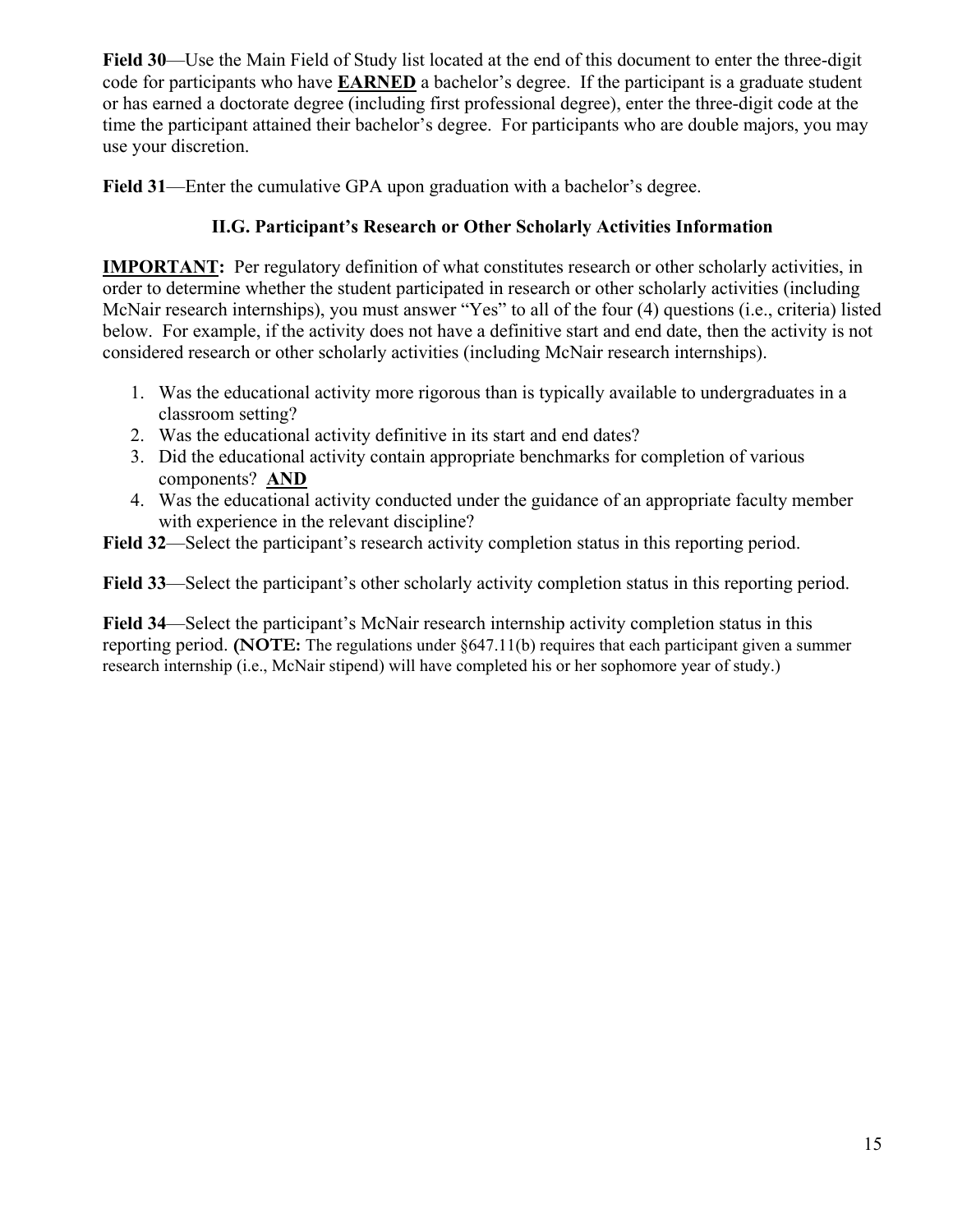## **II.H. Participant's Graduate School Status Information**

**Field 35**—Select whether or not the bachelor's degree recipient completed a graduate school admissions test.

**Field 36**—Enter the date of first graduate school enrollment.

- Typically, the date of first graduate school enrollment is between August 1 through July 31 of the next academic year.
- Do not enter the date the participant was accepted for enrollment unless both dates are the same. For example, if the participant was accepted for enrollment on June 1, 2020 but they first enrolled in graduate school on August 26, 2020, enter 8/26/2020.
- If you do not know the exact date, use 15 for the day and use your best estimate for the month and year.
- Once you report the first enrollment date in graduate school, **do not** update it in subsequent reporting periods.

**IMPORTANT:** If you reported the participant as a first-year graduate student in a previous reporting year (including 2019-20), then the participant cannot be a first-year graduate student in this [2020-21] or any subsequent reporting year.

**Field 37**—Enter the six-digit postsecondary institution NCES IPEDS ID for graduate institution first attended. You can obtain the IPEDS ID from the following web site: [http://nces.ed.gov/globallocator.](http://nces.ed.gov/globallocator)

**Field 38**—Select the participant's graduate school enrollment status by the fall term of the 2021-22 academic year (i.e., fall) for participants who earned a bachelor's degree in this [2020-21] reporting period.

**Field 39**—Select the participant's graduate school persistence status at the beginning of the 2021-22 academic year (i.e., fall) for participants who were first-year graduate students in this [2020-21] reporting period. **Hint**: Typically, in order for the participant to be a first-year graduate in 2020-21, the participant should have first enrolled in graduate school between August 1, 2020 and July 31, 2021.

**Field 40**—Select the participant's graduate year of study for participants who are enrolled in graduate school in this [2020-21] reporting period. Please refer to the APR form for additional instructions.

**Field 41**—Using the Main Field of Study list located at the end of this document; enter the three-digit code for the main field of study at the time of entry into graduate school. For students who are no longer enrolled in graduate school or for students who completed their graduate studies, the project should provide, to the extent possible, the main field of study at the time the participant first entered graduate school.

**Field 42**—Select the type of assistantship the first-year graduate participant received in this reporting period.

**Field 43**—Select the reason the participant left graduate school. Please refer to the APR form for additional instructions.

**Field 44**—Select the highest degree earned by the end of the academic year. Once reported, do not change the degree unless a more advanced degree was earned*.* Select option 4 only if the "other" doctorate degree was in a research-intensive program. Select option 5 if the doctorate degree was in a non-research-intensive program. If a participant earned a professional degree but subsequently earns a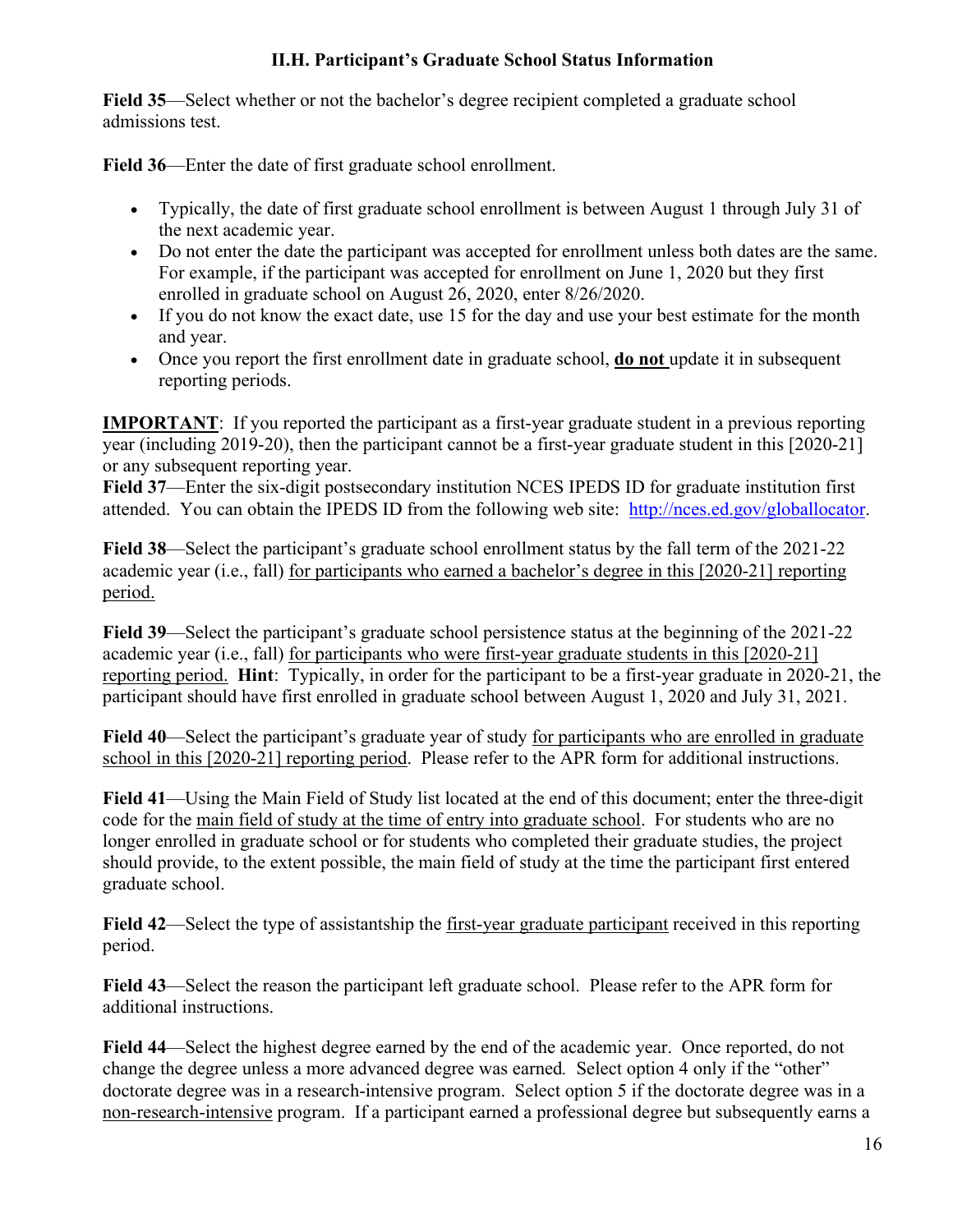research-intensive doctorate, select the type of doctorate earned (e.g., PhD). Once the research-intensive doctorate degree has been provided (i.e., option 2, 3, or 4), do not change the response in subsequent reporting periods.

**Field 45**—Enter the date of the highest degree earned. Once the research-intensive doctorate degree date has been provided (i.e., option 2, 3, or 4); do not change the date in subsequent reporting periods.

**Field 46**—If you selected option 2, 3, 4, or 5 in field 44, enter the six-digit postsecondary institution NCES IPEDS ID. If you selected option 1 or 6, in field 44, enter 999999.

**Field 47**—Select the primary employment activity for participants who have earned a researchintensive doctorate degree (i.e., field 44, option 2, 3, or 4). In addition to a university setting, the primary employment can occur at organizations such as the National Institutes of Health (NIH), Centers for Disease Control and Prevention (CDC), private industry, etc. Once you report the doctorate recipient's employment activity, do not update in subsequent reporting periods.

## **II.I. Additional Participant Information**

**Field 48**—This field is optional. If the participant changed their name and you need this information to assist you in further tracking the participant, please enter the participant's full name (i.e., first and last name). If the participant's name is the same as provided in fields 4 and 5, you may leave this field blank. The information in this field can be changed in subsequent reporting periods.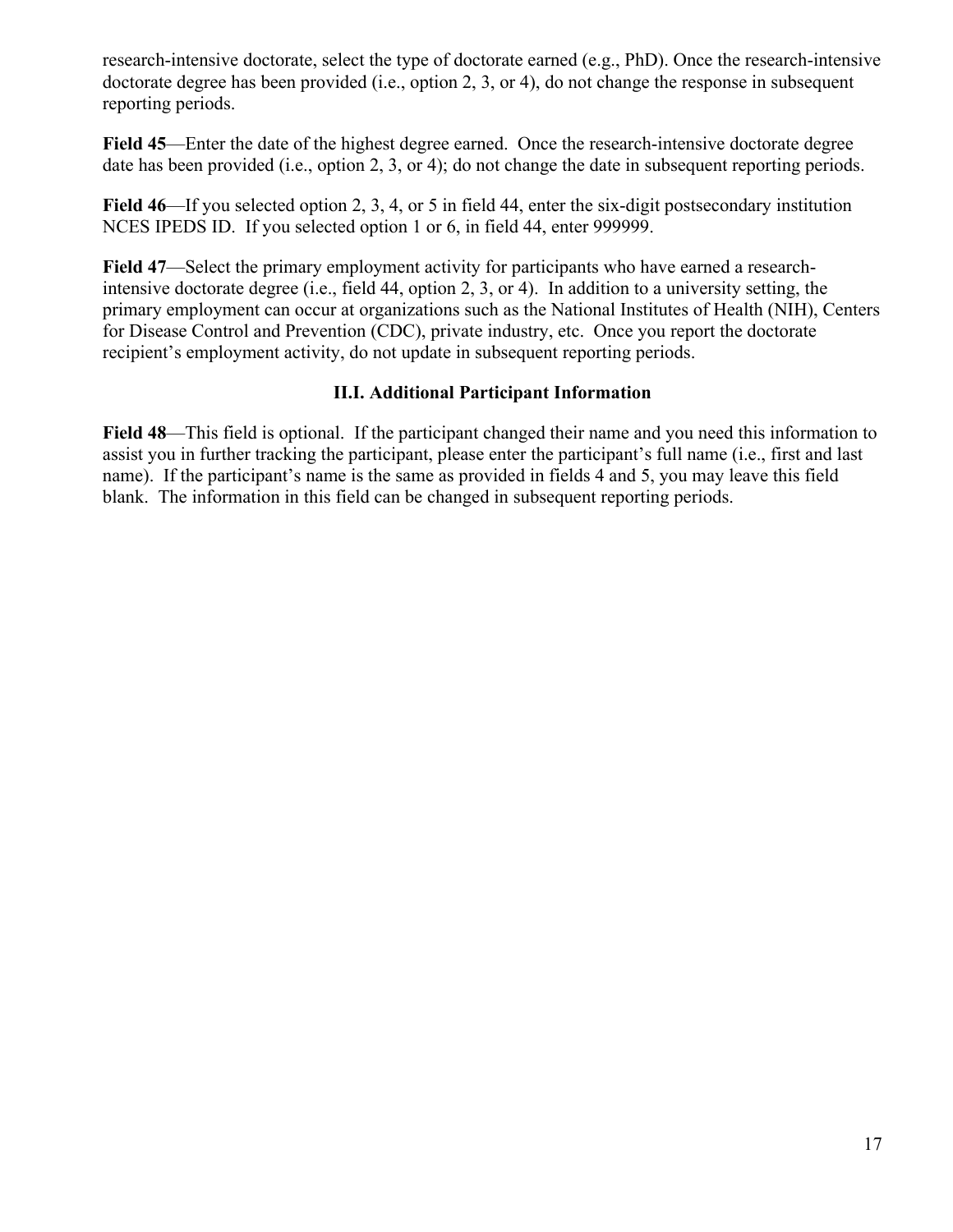# **Main Field of Study List For Fields 26, 30, and 41**

| <b>BUSINESS MANAGEMENT/ADMINISTRATION</b>            |                                                                                  |                                                                                           |
|------------------------------------------------------|----------------------------------------------------------------------------------|-------------------------------------------------------------------------------------------|
| 900 Accounting                                       | 921 Human Resources Development                                                  | 935 Organizational Behavior (see also<br>PSYCHOLOGY/Industrial & Organizational)          |
| 910 Business Administration & Management             | 916 International Business/Trade/Commerce                                        | 938 Business Management/Administration, General                                           |
| 915 Business/Managerial Economics                    | 917 Management Information Systems/Business Statistics                           | 939 Business Management/Administration, Other                                             |
| 901 Finance                                          | 920 Marketing Management & Research                                              |                                                                                           |
| 912 Hospitality, Food Service & Tourism Management   | 930 Operations Research (also in ENGINEERING & in<br><b>MATHEMATICS)</b>         |                                                                                           |
| <b>COMMUNICATION</b>                                 |                                                                                  |                                                                                           |
| 940 Communication Research                           | 950 Film, Radio, TV & Digital Communication                                      | 958 Communication, General                                                                |
| 957 Communication Theory                             | 947 Mass Communication/Media Studies                                             | 959 Communication, Other                                                                  |
| <b>COMPUTER &amp; INFORMATION SCIENCES</b>           |                                                                                  |                                                                                           |
| 400 Computer Science                                 | 410 Information Science & Systems                                                | 418 Computer & Information Sciences, General<br>419 Computer & Information Science, Other |
| <b>EDUCATION</b>                                     |                                                                                  |                                                                                           |
| <b>RESEARCH &amp; ADMINISTRATION</b>                 |                                                                                  |                                                                                           |
| 840 Counseling Education/Counseling & Guidance       | 812 Educational/Instructional Technology                                         | 833 International Education                                                               |
| 800 Curriculum & Instruction                         | 807 Educational Leadership                                                       | 801 Learning Sciences833 International Education                                          |
| 805 Educational Administration & Supervision         | 808 Educational Policy Analysis 807 Educational Leadership                       | 825 School Psychology (also in PSYCHOLOGY)                                                |
| 820 Educational Assessment/Testing/Measurement       | 822 Educational Psychology (also in PSYCHOLOGY)                                  | 830 Social/Philosophical Foundations of Education                                         |
| 804 Educational & Human Resource Studies/Development | 815 Educational Statistics/Research Methods                                      | 835 Special Education                                                                     |
| 810 Educational/Instructional Media Design           | 845 Higher Education/Evaluation & Research                                       | 806 Urban Education and Leadership                                                        |
| <b>TEACHER EDUCATION</b>                             |                                                                                  |                                                                                           |
| 858 Adult & Continuing Teacher Education             | 850 Pre-elementary/Early Childhood Teacher Education                             | 856 Secondary Teacher Education                                                           |
| 852 Elementary Teacher Education                     |                                                                                  |                                                                                           |
| <b>TEACHING FIELDS</b>                               |                                                                                  |                                                                                           |
| 860 Agricultural Education                           | 870 Family & Consumer/Human Science (also in Fields Not<br>Elsewhere Classified) | 876 Music Education                                                                       |
| 861 Art Education                                    | 866 Foreign Languages Education                                                  | 878 Nursing Education                                                                     |
| 865 Bilingual & Multilingual Education               | 868 Health Education                                                             | 880 Physical Education & Coaching                                                         |
| 863 English as a Second or Foreign Langauge          | 882 Literacy & Reading Education                                                 | 884 Science Education                                                                     |
| 864 English Education                                | 874 Mathematics Education                                                        | 885 Social Science Education                                                              |
|                                                      |                                                                                  | 889 Teacher Education & Professional Development,<br>Other                                |
| <b>OTHER EDUCATION</b>                               |                                                                                  |                                                                                           |

895 Workforce Education & Development 898 Education, General 899 Education, General 899 Education, Other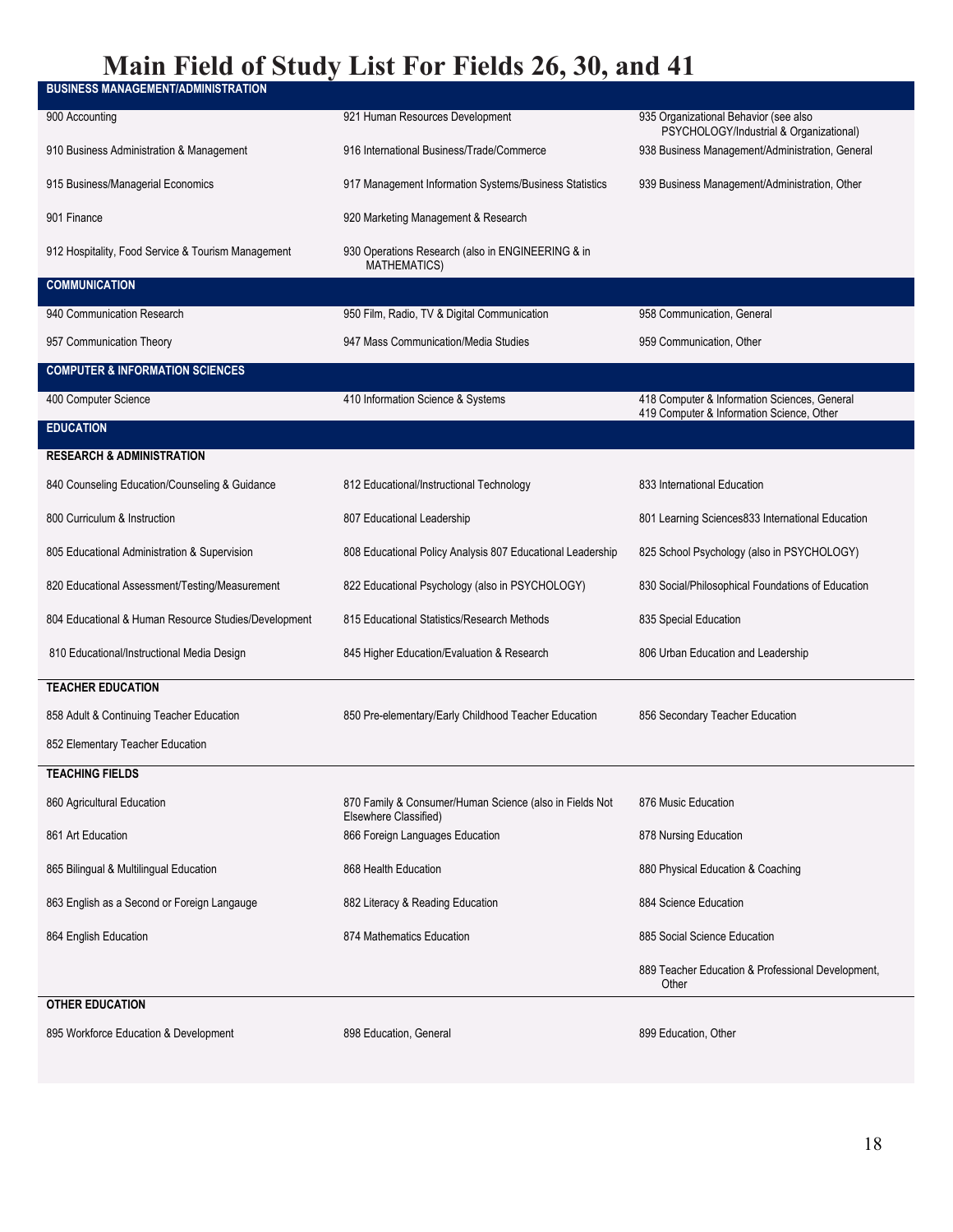#### **ENGINEERING**

| 300 Aerospace, Aeronautical & Astronautical Engineering  | 330 Engineering Physics                            | 363 Operations Research (also in MATHEMATICS & in<br><b>BUSINESS MANAGEMENT)</b> |
|----------------------------------------------------------|----------------------------------------------------|----------------------------------------------------------------------------------|
| 303 Agricultural Engineering                             | 333 Engineering Science                            | 366 Petroleum Engineering                                                        |
| 306 Bioengineering & Biomedical Engineering              | 336 Environmental/Environmental Health Engineering | 369 Polymer & Plastics Engineering                                               |
| 312 Chemical Engineering                                 | 337 Geotechnical & Geoenvironmental Engineering    | 415 Robotics                                                                     |
| 315 Civil Engineering                                    | 339 Industrial & Manufacturing Engineering         | 316 Structural Engineering                                                       |
| 318 Communications Engineering                           | 342 Materials Science Engineering                  | 372 Systems Engineering                                                          |
| 321 Computer Engineering                                 | 345 Mechanical Engineering                         | 373 Transportation & Highway Engineering                                         |
| 324 Electrical, Electronics & Communications Engineering | 348 Metallurgical Engineering                      | 398 Engineering, General                                                         |
| 376 Engineering Management & Administration              | 357 Nuclear Engineering                            | 399 Engineering, Other                                                           |
| 327 Engineering Mechanics                                | 360 Ocean Engineering                              |                                                                                  |

# **HUMANITIES**

**HISTORY** 

| 706 African History                             | 705 European History                            | 708 Middle/Near East Studies     |
|-------------------------------------------------|-------------------------------------------------|----------------------------------|
| 700 American History (U.S. & Canada)            | 710 History, Science & Technology & Society     | 718 History, General             |
| 703 Asian History                               | 707 Latin American History                      | 719 History, Other               |
| <b>FOREIGN LANGUAGES &amp; LITERATURE</b>       |                                                 |                                  |
| 768 Arabic                                      | 746 Italian                                     | 749 Spanish                      |
| 758 Chinese                                     | 762 Japanese                                    | 769 Other Languages & Literature |
| 740 French                                      | 750 Latin American                              |                                  |
| 743 German                                      | 752 Russian                                     |                                  |
| <b>LETTERS</b>                                  |                                                 |                                  |
| 732 American Literature (U.S. & Canada)         | 734 English Language                            | 736 Speech & Rhetorical Studies  |
| 720 Classics                                    | 733 English Literature (British & Commonwealth) | 738 Letters, General             |
| 723 Comparative Literature                      | 724 Folklore                                    | 739 Letters, Other               |
| 735 Creative Writing                            | 737 Rhetoric & Composition                      |                                  |
| <b>OTHER HUMANITIES</b>                         |                                                 |                                  |
| 773 Archaeology (also in SOCIAL SCIENCES)       | 784 Ethics                                      | 788 Musicology/Ethnomusicology   |
| 731 African American Studies/Literature/History | 778 Film/Cinema/Video Studies                   | 789 Music, Other                 |
| 776 Art History/Criticism/Conservation          | 777 Jewish/Judaic Studies & History             | 785 Philosophy                   |
| 792 Bible/Biblical Studies                      | 780 Music                                       | 790 Religion/Religious Studies   |
| 796 Dance                                       | 787 Music Performance                           | 984 Theology/Religious Education |
| 795 Drama/Theater Arts                          | 786 Music Theory & Composition                  | 798 Humanities, General          |
|                                                 |                                                 | 799 Humanities, Other            |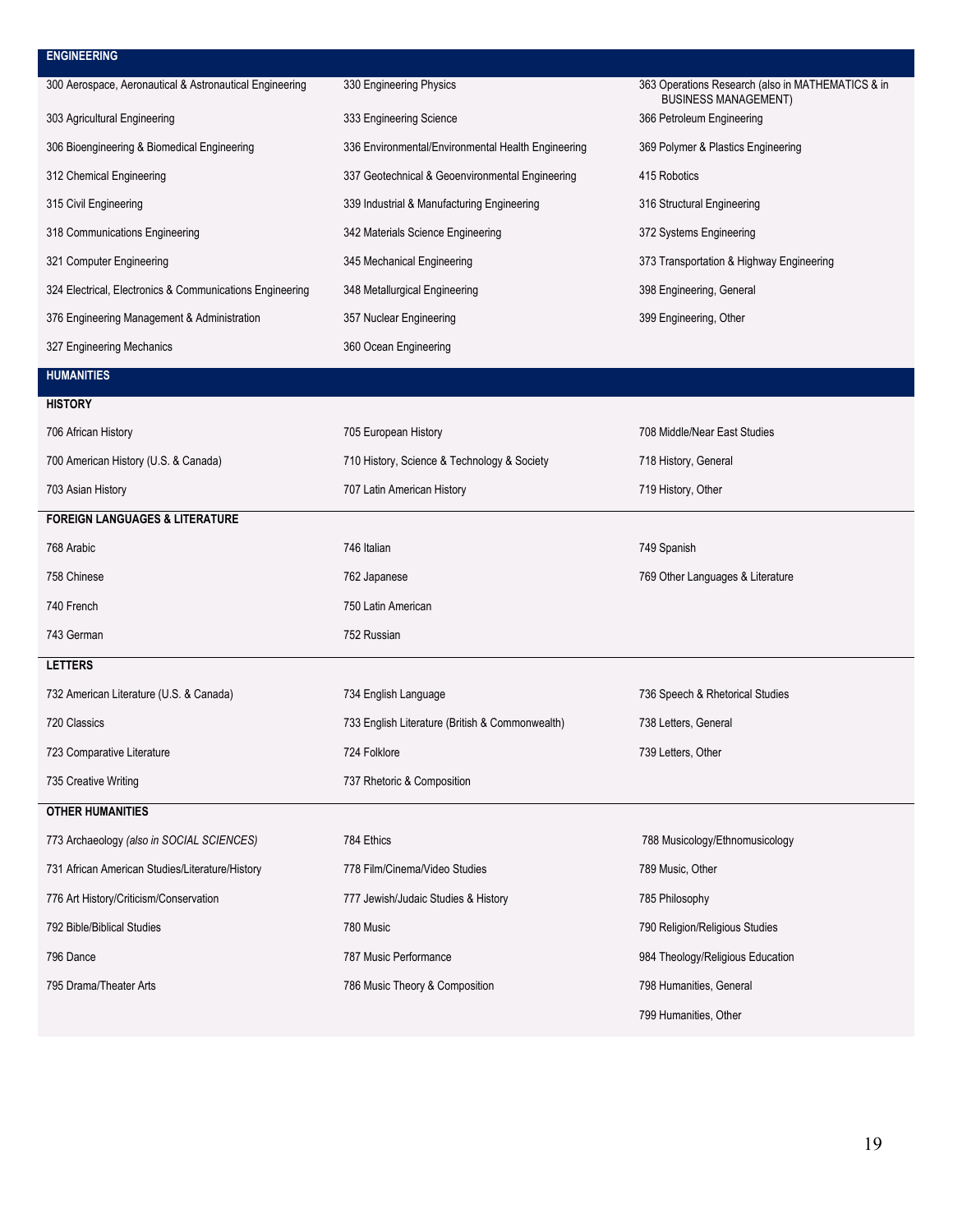#### **LIFE SCIENCES**

#### **AGRICULTURAL SCIENCES/NATURAL RESOURCES**

| 002 Agricultural Economics                      | 043 Food Science                                                                | 685 Natural Resources/Environmental Policy                          |
|-------------------------------------------------|---------------------------------------------------------------------------------|---------------------------------------------------------------------|
| 025 Agricultural & Horticultural Plant Breeding | 044 Food Science & Technology, Other                                            | 030 Plant Pathology/Phytopathology (also in BIOLOGICAL<br>SCIENCES) |
| 020 Agronomy & Crop Science                     | 066 Forest Sciences & Biology                                                   | 039 Plant Sciences, Other                                           |
| 010 Animal Nutrition                            | 070 Forest/Resources Management                                                 | 046 Soil Chemistry/Microbiology                                     |
| 014 Animal Science, Poultry (or Avian)          | 079 Forestry & Related Science, Other                                           | 049 Soil Sciences, Other                                            |
| 019 Animal Science, Other                       | 050 Horticulture Science                                                        | 080 Wildlife/Range Management                                       |
| 081 Environmental Science                       | 074 Natural Resources/Conservation                                              | 098 Agriculture Sciences/Natural Resources, General                 |
| 055 Fishing & Fisheries Sciences/Management     | 003 Natural Resource/Environmental Economics (also in<br><b>SOCIAL SCIENCES</b> | 099 Agricultural Sciences/Natural Resources, Other                  |

#### **LIFE SCIENCES (continued)**

| <b>BIOLOGICAL/BIOMEDICAL SCIENCES</b>                              |                                           |                                                                              |
|--------------------------------------------------------------------|-------------------------------------------|------------------------------------------------------------------------------|
| 130 Anatomy                                                        | 139 Ecology                               | 175 Pathology, Human & Animal                                                |
| 110 Bacteriology                                                   | 145 Endocrinology                         | 180 Pharmacology, Human & Animal                                             |
| 100 Biochemistry (see also PHYSICAL SCIENCES/<br>Chemistry, other) | 148 Entomology                            | 185 Physiology, Human & Animal                                               |
| 102 Bioinformatics                                                 | 167 Environmental Toxicology              | 115 Plant Genetics                                                           |
| 103 Biomedical Sciences                                            | 134 Epidemiology                          | 120 Plant Pathology/Phytopathology (also in<br><b>AGRICULTURAL SCIENCES)</b> |
| 133 Biometrics & Biostatistics                                     | 137 Evolutionary Biology                  | 125 Plant Physiology                                                         |
| 105 Biophysics (also in PHYSICS)                                   | 170 Genetics/Genomics, Human & Animal     | 155 Structural Biology                                                       |
| 107 Biotechnology                                                  | 151 Immunology                            | 169 Toxicology                                                               |
| 129 Botany/Plant Biology                                           | 157 Microbiology                          | 168 Virology                                                                 |
| 158 Cancer Biology                                                 | 154 Molecular Biology                     | 188 Wildlife Biology                                                         |
| 136 Cell/Cellular Biology & Histology                              | 159 Molecular Medicine                    | 189 Zoology                                                                  |
| 104 Computational Biology                                          | 160 Neurosciences & Neurobiology          | 198 Biology/Biomedical Sciences, General                                     |
| 142 Developmental/Biology/Embryology                               | 163 Nutrition Sciences                    | 199 Biology/Biomedical Sciences, Other                                       |
|                                                                    | 166 Parasitology                          |                                                                              |
| <b>HEALTH SCIENCES</b>                                             |                                           |                                                                              |
| 210 Environmental Health                                           | 212 Health Systems/Service Administration | 215 Public Health                                                            |
| 227 Gerontology (also in SOCIAL SCIENCES)                          | 222 Kinesiology/Exercise Physiology       | 245 Rehabilitation/Therapeutic Services                                      |
| 227 Gerontology (also in SOCIAL SCIENCES)                          | 577 Medical Physics/Radiological Science  | 200 Speech-Language Pathology & Audiology                                    |
| 280 Health and Behavior                                            | 230 Nursing Science                       | 250 Veterinary Sciences                                                      |
| 217 Health Policy Analysis                                         | 207 Oral Biology/Oral Pathology           | 298 Health Sciences, General                                                 |

213 Health Services Research 240 Pharmaceutical Sciences 299 Health Sciences, Other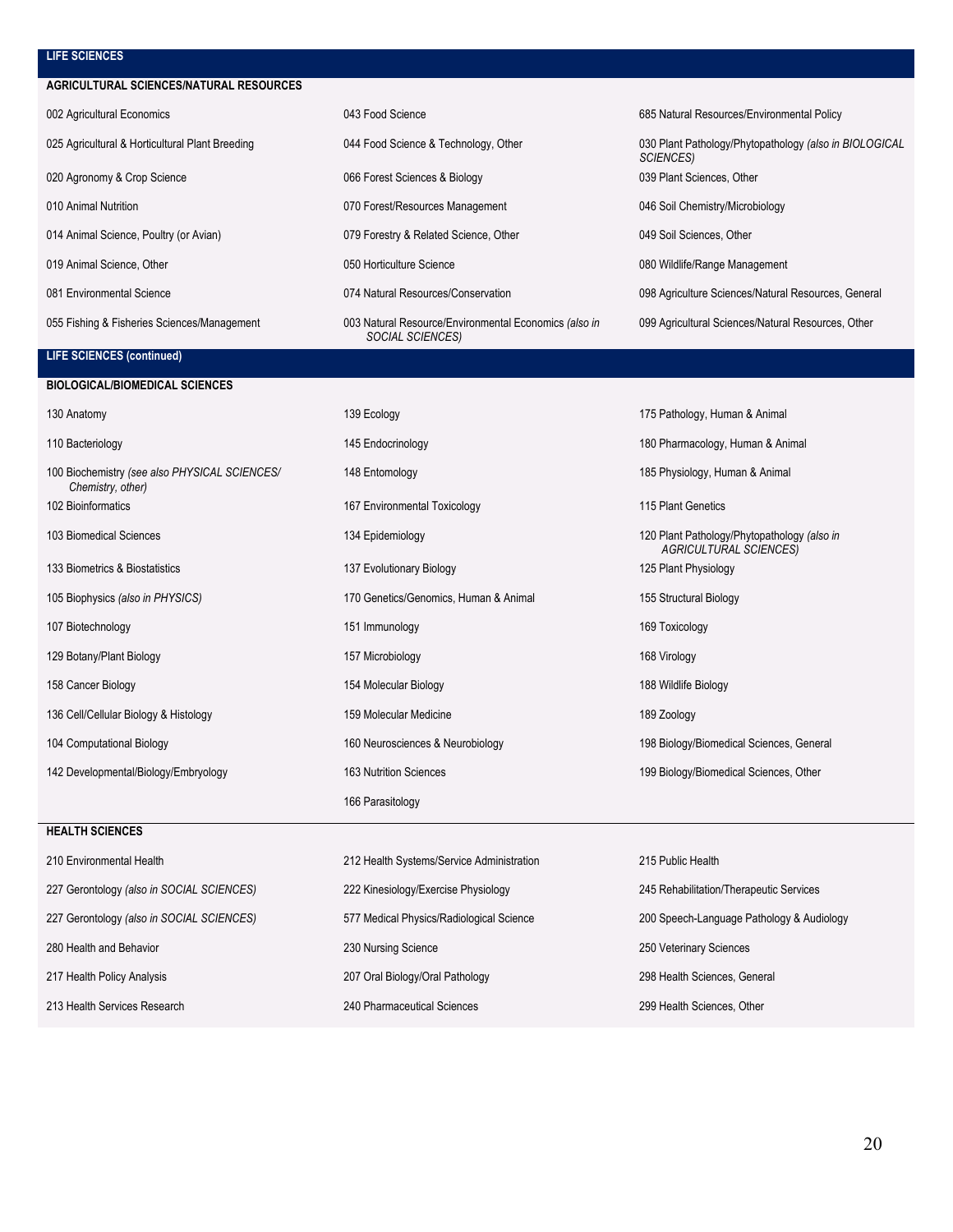| <b>MATHEMATICS</b>                                         |                                                   |                                                            |
|------------------------------------------------------------|---------------------------------------------------|------------------------------------------------------------|
| 425 Algebra                                                | 435 Geometry/Geometric Analysis                   | 450 Statistics (also in SOCIAL SCIENCES)                   |
| 430 Analysis & Functional Analysis                         | 440 Logic                                         | 455 Topology/Foundations                                   |
| 420 Applied Mathematics                                    | 445 Number Theory                                 | 498 Mathematics/Statistics, General                        |
| 461 Computational Mathematics                              | 465 Operations Research (also in ENGINEERING & in | 499 Mathematics/Statistics, Other                          |
| 460 Computing Theory & Practice                            | <b>BUSINESS MANAGEMENT/ADMIN.)</b>                |                                                            |
| PHYSICAL SCIENCES                                          |                                                   |                                                            |
| <b>ASTRONOMY</b>                                           |                                                   |                                                            |
| 500 Astronomy                                              | 505 Astrophysics                                  | 509 Astronomy, Other                                       |
| ATMOSPHERIC SCIENCE & METEOROLOGY                          |                                                   |                                                            |
| 510 Atmospheric Chemistry & Climatology                    | 514 Meteorology                                   | 519 Atmospheric Science/Meteorology, Other                 |
| 512 Atmospheric Physics & Dynamics                         | 518 Atmospheric Science/Meteorology, General      |                                                            |
| <b>CHEMISTRY</b>                                           |                                                   |                                                            |
| 520 Analytical Chemistry                                   | 526 Organic Chemistry                             | 534 Theoretical Chemistry                                  |
| 527 Chemical Biology                                       | 530 Physical Chemistry                            | 538 Chemistry, General                                     |
| 522 Inorganic Chemistry                                    | 532 Polymer Chemistry                             | 539 Chemistry, Other (see also<br>BIOLOGICAL/Biochemistry) |
| 528 Medicinal Chemistry                                    |                                                   |                                                            |
| <b>GEOLOGICAL &amp; EARTH SCIENCES</b>                     |                                                   |                                                            |
| 542 Geochemistry                                           | 544 Geophysics & Seismology                       | 550 Stratigraphy & Sedimentation                           |
| 540 Geology                                                | 548 Mineralogy & Petrology                        | 558 Geological & Earth Sciences, General                   |
| 552 Geomorphology & Glacial Geology                        | 546 Paleontology                                  | 559 Geological & Earth Sciences, Other                     |
| <b>OCEAN/MARINE SCIENCES</b>                               |                                                   |                                                            |
| 585 Hydrology & Water Resources                            | 595 Marine Sciences                               | 599 Ocean/Marine, Other                                    |
| 152 Marine Biology & Biological Oceanography               | 590 Oceanography, Chemical & Physical             |                                                            |
| <b>PHYSICS</b>                                             |                                                   |                                                            |
| 560 Acoustics                                              | 574 Condensed Matter/Low Temperature Physics      | 570 Plasma/Fusion Physics                                  |
| 576 Applied Physics                                        | 568 Nuclear Physics                               | 572 Polymer Physics                                        |
| 561 Atomic/Molecular/Chemical Physics                      | 569 Optics/Photonics                              | 578 Physics, General                                       |
| 565 Biophysics (also in BIOLOGICAL/BIOMEDICAL<br>SCIENCES) | 564 Particle (Elementary) Physics                 | 579 Physics, Other                                         |